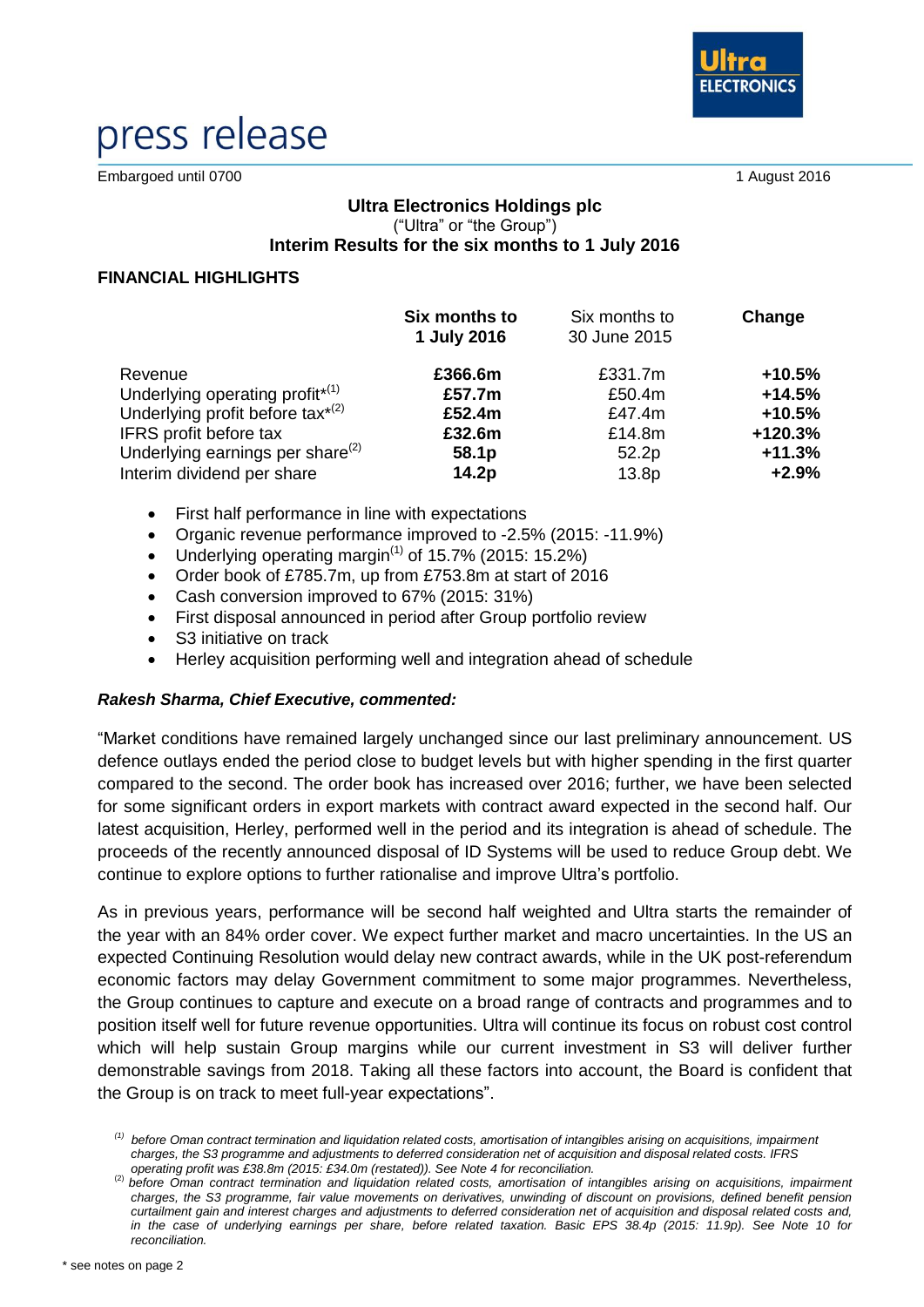### **INTERIM MANAGEMENT REPORT**

### **FINANCIAL RESULTS**

|                                              | Six months to<br>1 July 2016<br>£m | Six months to<br>30 June 2015<br>£m | Growth   |
|----------------------------------------------|------------------------------------|-------------------------------------|----------|
| Order book                                   |                                    |                                     |          |
| - Aerospace & Infrastructure                 | 255.4                              | 243.1                               | $+5.1%$  |
| - Communications & Security                  | 218.8                              | 194.4                               | $+12.6%$ |
| - Maritime & Land                            | 311.5                              | 324.6                               | $-4.0%$  |
| <b>Total order book</b>                      | 785.7                              | 762.1                               | $+3.1%$  |
| <b>Revenue</b>                               |                                    |                                     |          |
| - Aerospace & Infrastructure                 | 93.0                               | 86.1                                | $+8.0%$  |
| - Communications & Security                  | 119.8                              | 103.2                               | $+16.1%$ |
| - Maritime & Land                            | 153.8                              | 142.4                               | $+8.0%$  |
| <b>Total revenue</b>                         | 366.6                              | 331.7                               | $+10.5%$ |
| Organic underlying revenue movement          |                                    |                                     | $-2.5%$  |
| Underlying operating profit*                 |                                    |                                     |          |
| - Aerospace & Infrastructure                 | 15.2                               | 12.9                                | $+17.8%$ |
| - Communications & Security                  | 15.8                               | 14.2                                | $+11.3%$ |
| - Maritime & Land                            | 26.7                               | 23.3                                | $+14.6%$ |
| Total underlying operating profit*           | 57.7                               | 50.4                                | $+14.5%$ |
| Organic underlying operating profit movement |                                    |                                     | $-1.8%$  |
| Underlying operating margin*                 |                                    |                                     |          |
| - Aerospace & Infrastructure                 | 16.3%                              | 15.0%                               |          |
| - Communications & Security                  | 13.2%                              | 13.8%                               |          |
| - Maritime & Land                            | 17.4%                              | 16.4%                               |          |
| Total underlying operating margin*           | 15.7%                              | 15.2%                               | $+70bps$ |
| Finance charges*                             | (5.3)                              | (3.0)                               |          |
| Underlying operating profit before tax       | 52.4                               | 47.4                                |          |
| Underlying operating cash flow*              | 38.5                               | 15.8                                | +143.7%  |
| Operating cash conversion*                   | 67%                                | 31%                                 |          |
| Net debt/EBITDA*                             | 2.29                               | 1.15                                |          |
| Net debt* at period-end                      | 325.4                              | 149.9                               |          |
| Bank interest cover*                         | 10.9x                              | 16.5x                               |          |
| Underlying earnings per share*               | 58.1p                              | 52.2p                               | $+11.3%$ |

*\* see notes below:*

underlying operating profit before Oman contract termination and liquidation related costs, amortisation of intangibles arising on acquisition, impairment charges, the S3 programme and adjustments to contingent consideration net of acquisition & disposal related costs.

organic growth (of revenue or profit) is the annual rate of increase in revenue or profit that was achieved, assuming that acquisitions made during *the prior year were only included for the same proportion of the current year at constant currencies.*

*underlying operating margin is the underlying operating profit as a percentage of revenue.*

finance charges exclude fair value movements on derivatives, defined benefit pension interest charges and discount on provisions.

underlying profit before tax before Oman contract termination and liquidation related costs, amortisation of intangibles arising on acquisition, impairment charges, the S3 programme, fair value movements on derivatives, unwinding of discount on provisions, defined benefit pension curtailment gain & interest charges and adjustments to contingent consideration net of acquisition & disposal related costs. IFRS profit before tax *was £32.6m (2015: £14.8m).*

underlying tax is the tax charge on underlying profit before tax. The underlying tax rate is underlying tax expressed as a percentage of underlying *profit before tax.*

underlying operating cash flow is cash generated by operations and dividends from associates, less net capital expenditure, acquisition & *disposal related payments, S3 programme payments, Oman performance bond payment, R&D and LTIP share purchases.*

*operating cash conversion is underlying operating cash flow as a percentage of underlying operating profit.*

EBITDA is the statutory profit before tax for the rolling 12 months ended 1 July before finance costs, investment revenue, amortisation and depreciation, excluding impairments charges, Oman contract termination and liquidation related costs and adjustments to contingent consideration *net of acquisition & disposal related costs.*

*net debt comprises loans and overdrafts less cash and cash equivalents.*

*bank interest cover is the ratio of underlying operating profit to finance costs associated with borrowings.*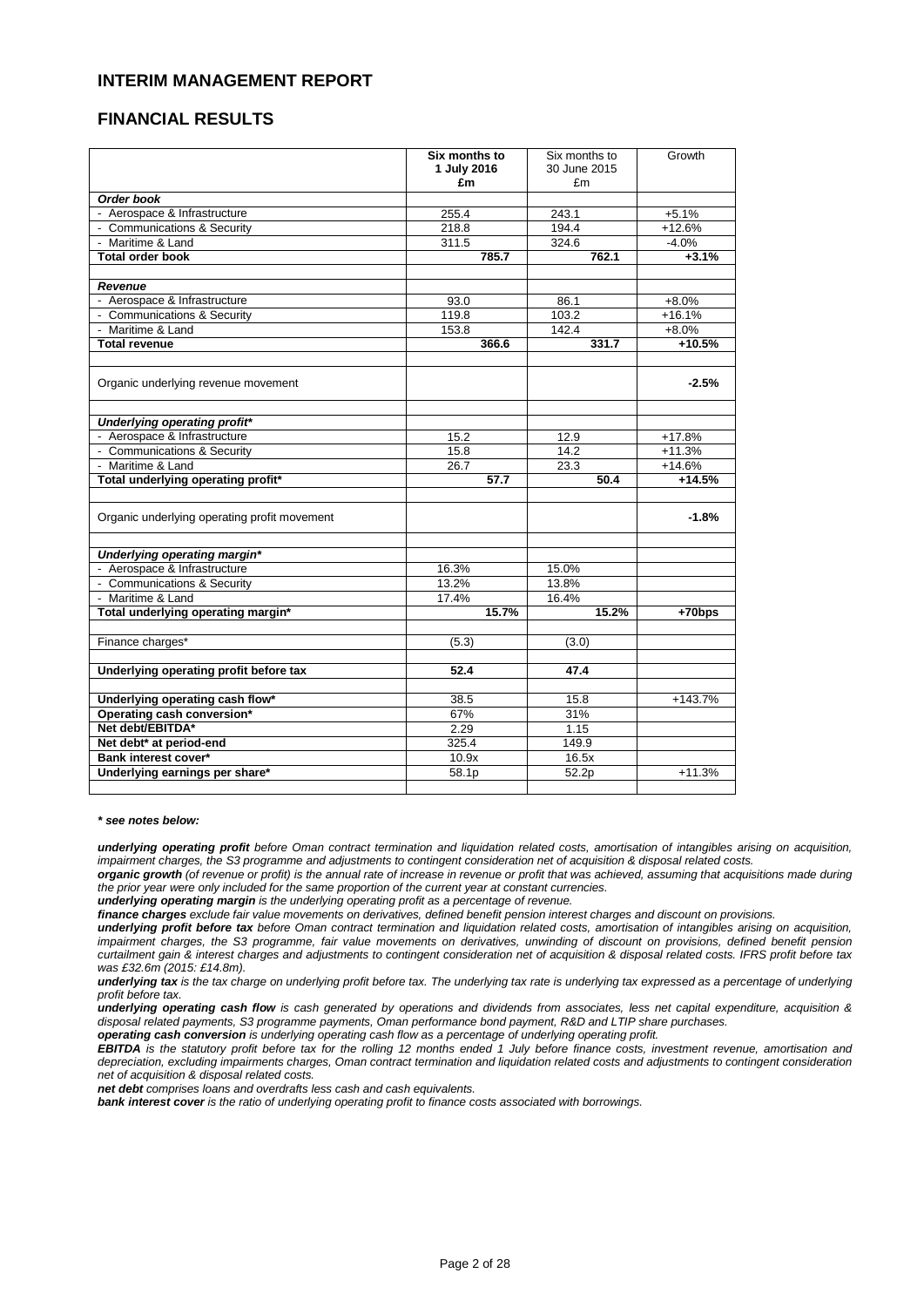Revenue in the period increased 10.5% to £366.6m (2015: £331.7m). Revenue decreased organically by 2.5%, primarily due to the ECU RP programme nearing the end of its production phase. Exchange rate movements increased revenue by 3.2%, while acquisitions contributed 9.8%.

Underlying operating profit\* was £57.7m (2015: £50.4m). Profit decreased organically by 1.8%, offset by a 8.5% increase from acquisitions and a 2.0% contribution from foreign exchange arising from translating overseas subsidiary results. Operating profit also benefited from a 5.8% increase from translating US dollar assets held in the UK. This gain of £2.9m arose from the significant weakening in sterling against the US dollar following the EU referendum. The resulting underlying operating margin\* was 15.7% (2015: 15.2%).

Underlying profit before tax\* increased to £52.4m (2015: £47.4m), after net financing charges\* of £5.3m (2015: £3.0m).

The Group's underlying tax\* rate in the period was 22.0% (2015: 22.8%) and the increase in underlying earnings per share was 11.3% to 58.1p (2015: 52.2p).

Reported (IFRS) profit before tax was £32.6m (2015: £14.8m) and reflected the combined effects of the elements detailed below:

| All £m                                               | 2016 H1 | 2015 H1 |
|------------------------------------------------------|---------|---------|
| Underlying profit before tax                         | 52.4    | 47.4    |
| Amortisation of intangibles arising on acquisition   | (15.3)  | (13.7)  |
| Net interest charge on defined benefit pensions      | (1.7)   | (1.8)   |
| (Loss)/profit on fair value movements on derivatives | (14.5)  | 2.3     |
| Acquisition and disposal related adjustments         | (0.8)   | (2.6)   |
| Unwinding of discount on provisions                  | (0.2)   | (0.3)   |
| Deemed disposal of Ithra                             |         | (16.5)  |
| S <sub>3</sub> programme                             | (2.8)   |         |
| Pension scheme curtailment gain                      | 15.5    |         |
| Reported profit before tax                           | 32.6    | 14.8    |

Operating cash conversion\* improved to 67% (2015: 31%) with operating cash flow\* of £38.5m (2015: £15.8m). At the end of the period Ultra had net debt\* of £325.4m (2015: £149.9m), primarily reflecting the acquisition of Herley in the second half of 2015.

There was a non-operating cash flow item of £8.2m relating to the Oman Airport IT contract as previously advised. This related to the calling of a performance bond associated with this contract.

The S3 initiative, which started late in 2015, incurred costs of £2.8m in the period which included an onerous lease provision in relation to a facility consolidation.

The weakening of sterling against the US dollar after the EU referendum impacted gearing with the net debt/EBITDA\* ratio rising by 0.10 to 2.29x over the final week of June. This was due to the increase in the sterling value of US dollar debt. Net interest payable on borrowings is covered around 11 times by underlying operating profit\*.

The proposed interim dividend is 14.2p, an increase of 2.9%, with the dividend being covered 4.1 times (2015: 3.8 times) by underlying earnings per share. The dividend will be paid on 23 September 2016 to shareholders on the register on 2 September 2016.

The order book at the end of the period was £785.7m (2015: £762.1m) up from £753.8m at 31 December 2015. Excluding the addition of Herley and the impact of exchange, the underlying reduction is 8.9%. However, we have been selected for some significant orders in export markets with contract award expected in the second half. After a strong order intake in the first quarter, benefiting from high USA defence outlays, the second quarter was lower resulting in a book to bill ratio for the period of 1.0. Order book cover for the remainder of 2016 remains in the same range as last year at 84.0% (2015: 83.3%).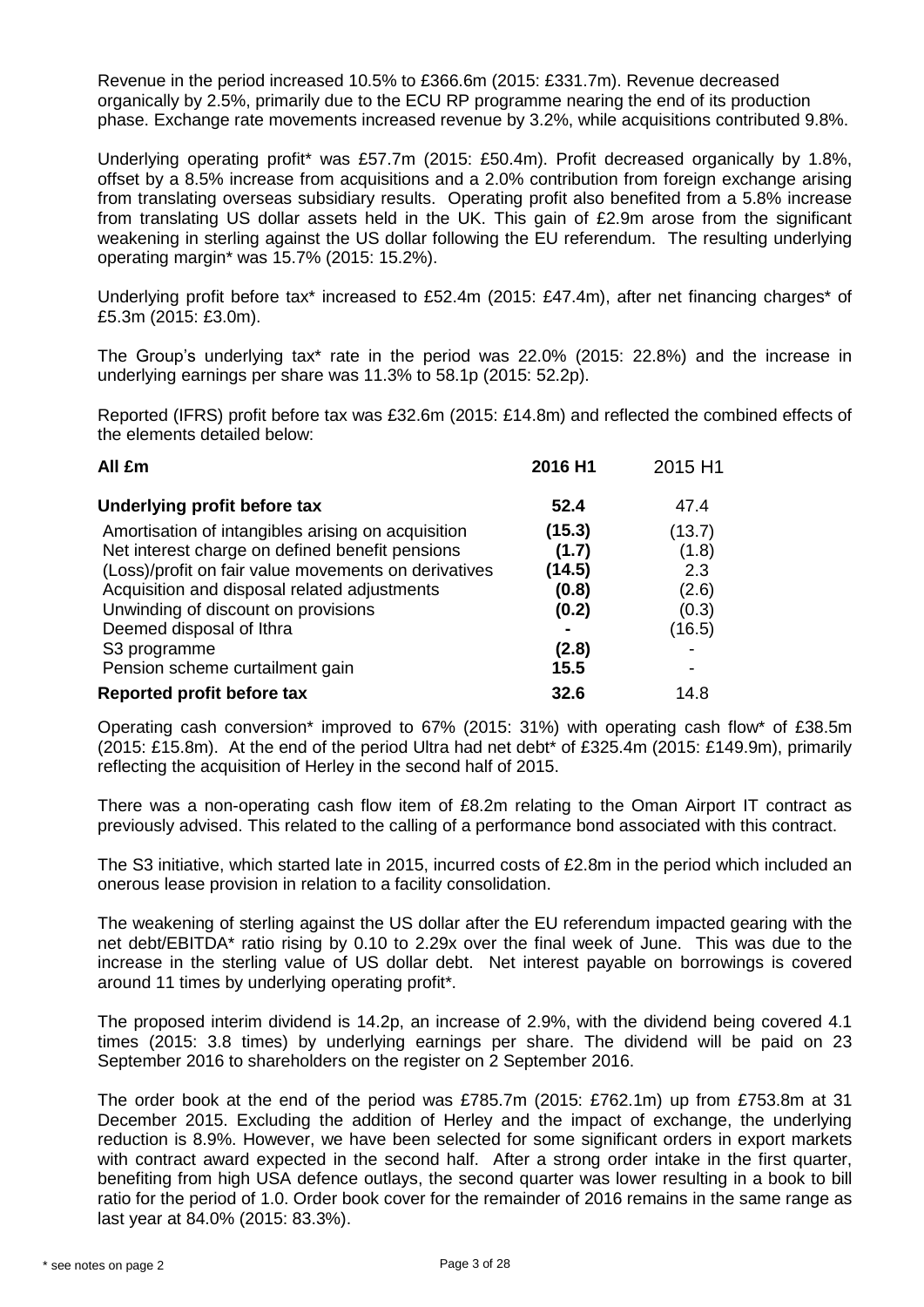Taking all these factors into account, we narrow our organic revenue growth guidance range for 2016 from -2% to +3%, to -1% to +1%, with Herley contributing around 5% acquisition growth.

### **INVESTMENT**

Company funded investment in the period was 4.2% of revenue at £15.5m (2015: £18.8m). Of this, £0.7m of investment was capitalised on specific long-term programmes. This reduction in internal R&D reflects the end of a period of investment in some of our aerospace programmes. The headroom provided by reduced spending will be used to fuel growth in other sectors identified in the Group's annual strategy review. R&D is expected to be at our customary levels by the year end.

In May, Ultra announced that it had agreed to sell ID Systems to the private equity firm LDC for an initial cash consideration of £22m. Additional payments of up to £3m will be made subject to earnings growth over the next two years. The transaction is expected to complete in August. Proceeds will be used to reduce Group debt. We continue to explore options to further rationalise and improve Ultra's portfolio.

### **OPERATIONAL REVIEW**

### **Aerospace & Infrastructure**

Revenue in Aerospace & Infrastructure increased by 8.0% to £93.0m (2015: £86.1m) and underlying operating profit increased by 17.8% to £15.2m (2015: £12.9m). The order book increased by 5.1% to £255.4m (2015: £243.1m).

This division saw improved Aerospace sales with increased deliveries of propeller electronic controllers. Improved support revenues at the Group's Airport Systems business also contributed although these were offset by changing customer requirements on the Airbus NIM programme. The acquisition of Furnace Parts in the prior year also added to the division's revenues.

This division benefited most from the currency translational impacts arising from the weakening of sterling against the US dollar, resulting in a divisional margin of 16.3% (2015: 15.0%).

Foreign exchange contributed to the increase in order book by £12.3m to £255.4m.

Highlights of activities in the period that will contribute to the division's future performance include:

- First production deliveries to Gulfstream G500 and G600 business jets worth £30m to the Group over the life of the programmes.
- First direct delivery of production HiPPAG units to Lockheed Martin for the F-35 Joint Strike Fighter worth \$5.8m, with 90% of the expected programme still to follow.
- Being named EDF Energy Generation's Supplier of the Year for Ultra's work on Neutron Flux Detector (NFD) development and production during their 5th Annual Performance and Innovation Awards. A £5m award for NFD production was received in year.

#### **Communications & Security**

Revenue in Communications & Security increased by 16.1% to £119.8m (2015: £103.2m) and underlying operating profit increased by 11.3% to £15.8m (2015: £14.2m)*.* The order book at the end of the period increased by 12.6% to £218.8m (2015: £194.4m).

Revenues benefited from the acquisition of Herley in the prior year. Against this there was a reduction in revenue and margins as the ECU RP programme largely completed its production phase. The divisional margin was 13.2% (2015: 13.8%).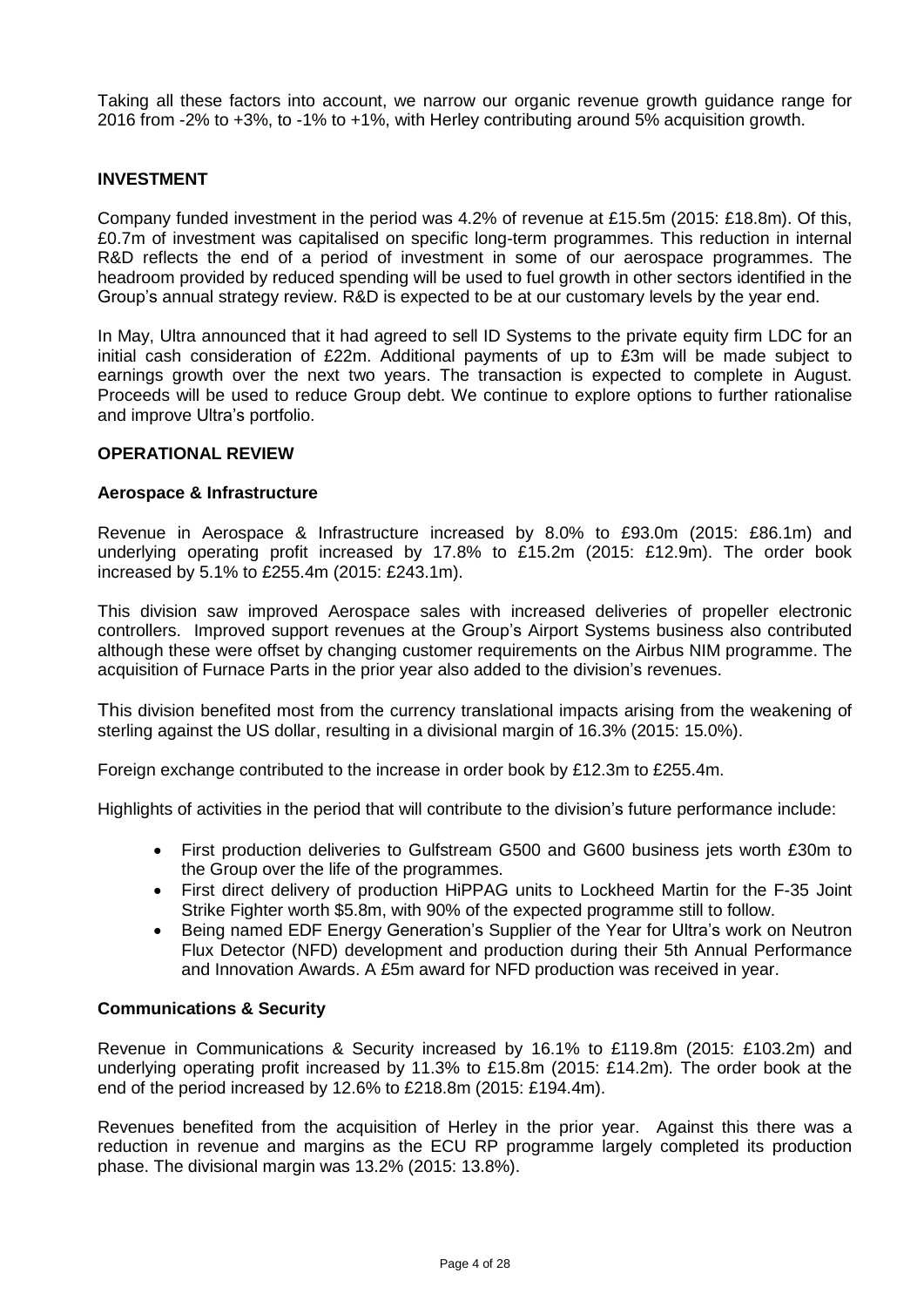Excluding Herley the order book was impacted by the UK Government changes to classification levels, which resulted in slower order intake for the Group's crypto products, and the trading of the ECU RP Crypto contract.

Highlights of activities in the period that will contribute to the division's future performance include:

- An \$18.4m award for EW systems and engineering support for UAV surveillance platforms being supplied to a NATO country.
- A \$9.3m contract with Raytheon Integrated Defense Systems for a network switching upgrade for the Patriot air and missile defence system.
- Project REMARSHAL (UK secure telephony) crypto development contract at £3.4m. This positions Ultra for future production orders.

### **Maritime & Land**

Revenue in Maritime & Land increased by 8.0% to £153.8m (2015: £142.4m). The division's underlying operating profit increased by 14.6% to £26.7m (2015: £23.3m). The order book decreased by 4% to £311.5m (2015: £324.6m).

This division continues to benefit from the US Government's 'pivot to the Pacific', with increased sales from the Group's US maritime businesses. A development contract for a helicopter HUMS<sup>1</sup> product together with increased demand for sonobuoy receivers also contributed.

Margins improved to 17.4% (2015: 16.4%) reflecting the production phase of a number of sonobuoy programmes.

The order book decline was due to continuing delays in the placement of overseas contracts, for which Ultra has been selected, an example being a £30m order for ship torpedo defence systems for India.

Highlights of activities in the period that will contribute to the division's future performance include:

- A £9.5m extension to the UK MOD Sonobuoy Capability contract to support the Merlin Maritime Patrol Helicopter force.
- A multi-year sonobuoy supply agreement to support Korean P3 Maritime Patrol Aircraft worth \$11.6m.

### **MARKET ENVIRONMENT**

Demands on defence forces remain high with broad political acceptance that the global security environment is as uncertain and unpredictable as at any time since the Cold War. However, budget pressures and uncertainties remain, not least in the UK after the EU referendum, while the recently published Chilcott Report may lead to some re-examination of UK defence spending priorities. In the US a political impasse over the setting of the appropriations bills ran into the election season, making a Continuing Resolution in the USA seem certain. Elsewhere falling oil & gas revenues has seen a reduction in spend in affected regions but spend on border security, critical infrastructure protection and cyber-security solutions remains a priority.

*Aerospace (21% of 2016 H1 Group revenue) –* In the large civil aircraft market, record backlogs at Airbus and Boeing will drive Ultra revenue growth through established positions on aircraft now delivering to market, supported by the continuing increase in passenger demand and lower fuel costs. The regional aircraft market is crowded and orders here will show more modest growth. Military aircraft will be dominated by the F-35 JSF programme and by medium size military transports, on which the Group is well established. The military rotorcraft market is declining but opportunities exist for specific capabilities such as  $HUMS<sup>1</sup>$  and ice protection.

-

<sup>&</sup>lt;sup>1</sup> HUMS – Health Usage Monitoring Systems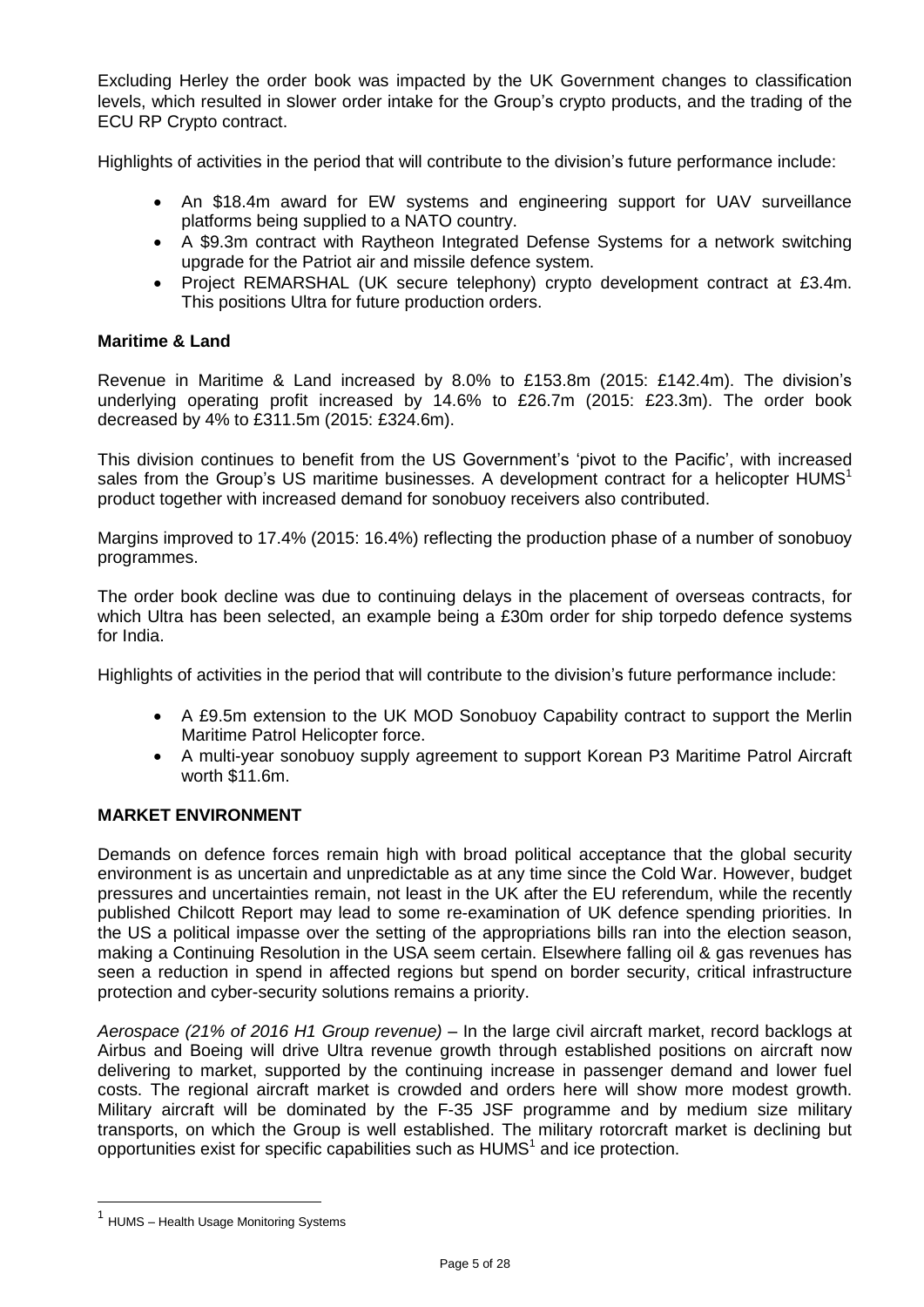*Infrastructure (4% of 2016 H1 Group revenue) –* Increased passenger demand is driving growth but airport passenger processing is increasingly commoditised. There is an emerging demand for more integrated systems and database management that covers the whole airport enterprise. The UK rail improvement programme is now primarily AC but sufficient DC opportunities remain in specific regional sectors. Programme cost pressures and delays remain likely.

*Nuclear (7% of 2016 H1 Group revenue) –* While funding challenges continue for the new-build, nuclear power plant programmes in the West, 65 new reactors are under construction worldwide, the majority in China. Ultra's specialist sensors are qualified for most major designs and our partnership in the Nuscale Small Modular Reactor (SMR) development opens up a new market. Life extension and extension of legacy safety justification of plants also plays well to the Group's nuclear capability strengths. Barriers to entry in this regulated market are high.

*Communications (11% of 2016 H1 Group revenue) –* In the UK and US defence encryption programmes are being redefined with greater reliance on commercial solutions at lower security levels. Tactical communications and data link demand is evident in a number of national programmes but funding and timing remain problematic. Light, mobile, high-bandwidth, low power, software-defined radios offering IP-solutions and comprehensive tactical data link systems will remain attractive.

*C2ISR (22% of 2016 H1 Group revenue) –* Increased global threat levels are driving demand for ISTAR, particularly systems suitable for unmanned platforms. There is a significant interest in border surveillance for long and remote land and maritime borders as well as for the protection of fixed critical infrastructures and utilities. Legal Intercept demand remains constrained in many markets post-Snowden. Command & Control (C2) solutions must interface with existing sensors and communication systems to compete effectively.

*Underwater Warfare (26% of 2016 H1 Group revenue) –* High global investment in modern, quiet conventional submarines has generated an increased demand for advanced Anti-Submarine Warfare (ASW) capabilities, including sonobuoys, torpedo defence, integrated, wide-area search capabilities, airborne ASW and shallow water systems for smaller vessels. Many of these opportunities are in new markets that present procurement process and export control obstacles.

*Maritime (7% of 2016 H1 Group revenue) –* Long-term submarine programmes in the US and UK provide the Group with a sound revenue platform. Surface ship programmes in these core markets are more vulnerable to cost pressures. Replacement escort programmes in Australia and Canada are opportunities for the Group. Small ship refits and capability upgrades in overseas markets are an increasingly attractive alternative source of orders.

*Land (2% of 2016 H1 Group revenue) –* Major new programmes in core markets are rare as Army budgets have reduced. However, there is opportunity in upgrade and life extension programmes and emerging markets are investing in Armoured Fighting Vehicles to meet security threats. Ultra's development of a soldier-worn electrical power architecture opens a new market.

### **BOARD CHANGES**

Amitabh Sharma was appointed Group Finance Director with effect from 4 May 2016, following the departure of Mary Waldner in March 2016.

### **RISKS AND UNCERTAINTIES**

A number of potential risks and uncertainties exist which could have a material impact on the Group's performance in 2016 and beyond and which could cause actual results to differ materially from expected and historical levels. The directors do not consider that the principal risks and uncertainties have changed substantially since the publication of the Group's Annual Report for 2015. An explanation of the risks detailed below, and the robust business strategies that Ultra uses to manage and mitigate those risks and uncertainties, can be found in the annual report which is available for download at [www.ultra-electronics.com/investors/annual-reports.aspx.](http://www.ultra-electronics.com/investors/annual-reports.aspx)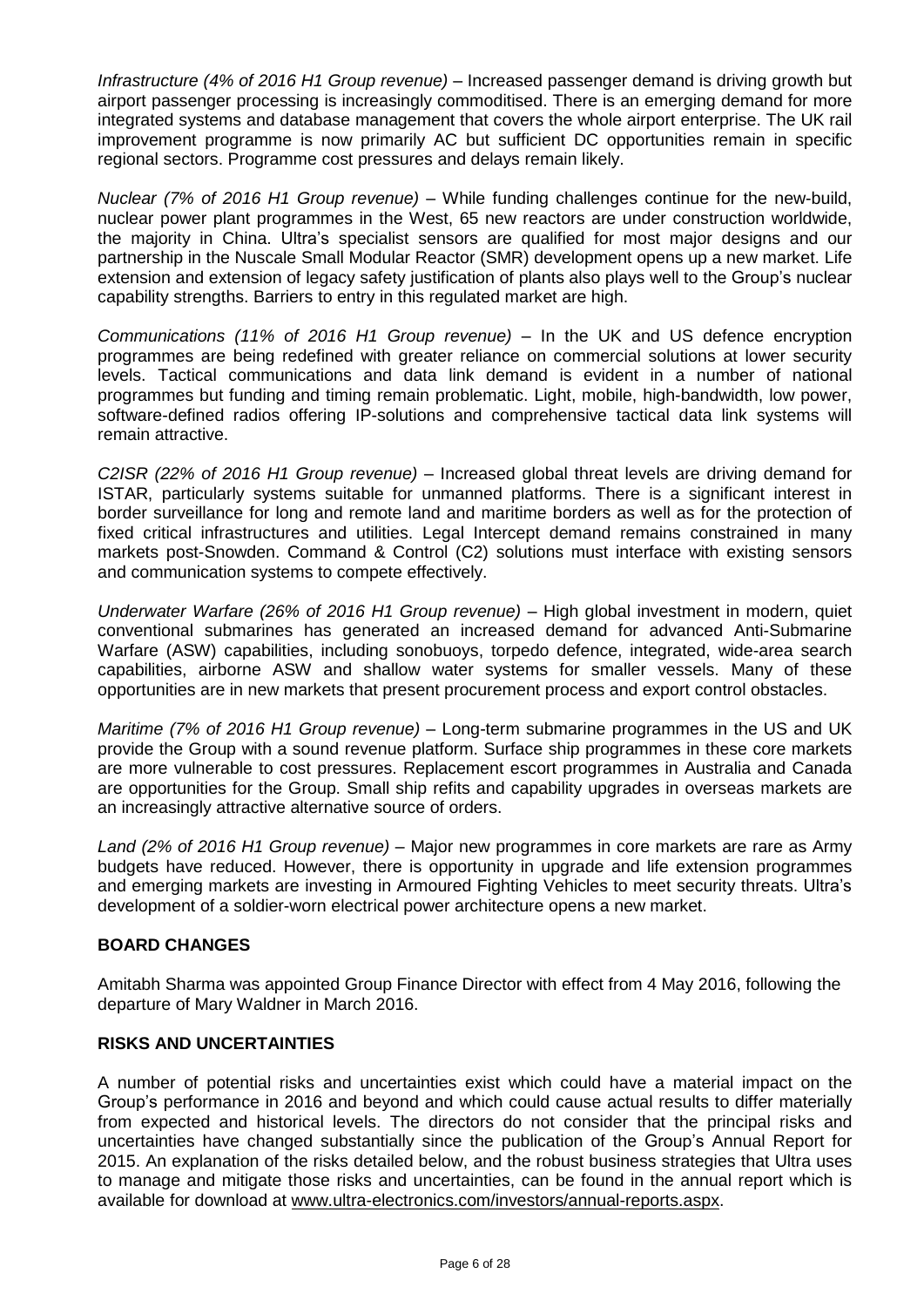In the defence sector, which contributes around 63% of Ultra's revenue, there is continuing pressure on US and UK defence budgets. In the US, there is concern over the timing and feasibility of the proposed US DoD budget, which exceeds the Budget Control Act. This could lead to a more prolonged Continuing Resolution into FY17. It is anticipated that this will increase the time taken to agree and allocate funding to programmes and hence for it to flow down into contract action. Nevertheless, the overall size of defence budgets worldwide, relative to the Group's revenue, provides sufficient headroom to support Ultra's growth potential.

There is a risk of programme delays or cancellations but this has always been a feature of the Group's markets.

Movements in foreign currency exchange rates result in both transaction and translation effects on the Group's results. Ultra's projected net transaction exposure is mitigated by the use of forward hedging contracts. By their nature, currency translation risks cannot be mitigated

At the end of June, sterling weakened relative to the US dollar. If the current exchange rate continues throughout the rest of this financial year, the currency translation impact on the Group's results is expected to be positive. A one cent movement in the full-year average exchange rate changes the full year revenue by £3m and profit by £0.4m. The average exchange rate used to translate revenue and profit for the period ended 1 July 2016 was \$1.43.

Risks are identified, collated, assessed and managed at the most appropriate level of the business (Board, Executive or Business level). Risks are reviewed regularly to ensure judgments and assumptions are unchanged, that appropriate mitigations are in place and that emerging risks are captured. Key risks identified by the Board include:

- Matching strategy to market dynamics
- Ability to win and deliver contracts
- Delivering major change programmes
- Selection and integration of acquisitions
- Protection of intellectual property and information security
- Innovation and development
- Attracting, developing and retaining the right people
- Preservation of Ultra's culture
- Effectiveness of supply chain
- Legislation and regulation compliance
- Maintaining governance and internal control
- Health, safety and the environment
- Pension management
- Treasury and tax

### **CONFIRMATION OF GOING CONCERN**

The Directors have considered the guidance issued by the Financial Reporting Council and hereby confirm that the Group continues to adopt the 'going concern' basis in preparing its accounts.

The Board has made appropriate enquiries to support this view, looking forward for a period of at least twelve months. Salient points taken into consideration were:

- the Group's long-term record of delivering high quality profits
- the adequacy of Ultra's financing facilities
- Ultra's positions in growth sectors of its markets
- the long-term nature of Ultra's markets and contracts
- the Group's minimal exposure to trading denominated in the Euro
- the risks as discussed above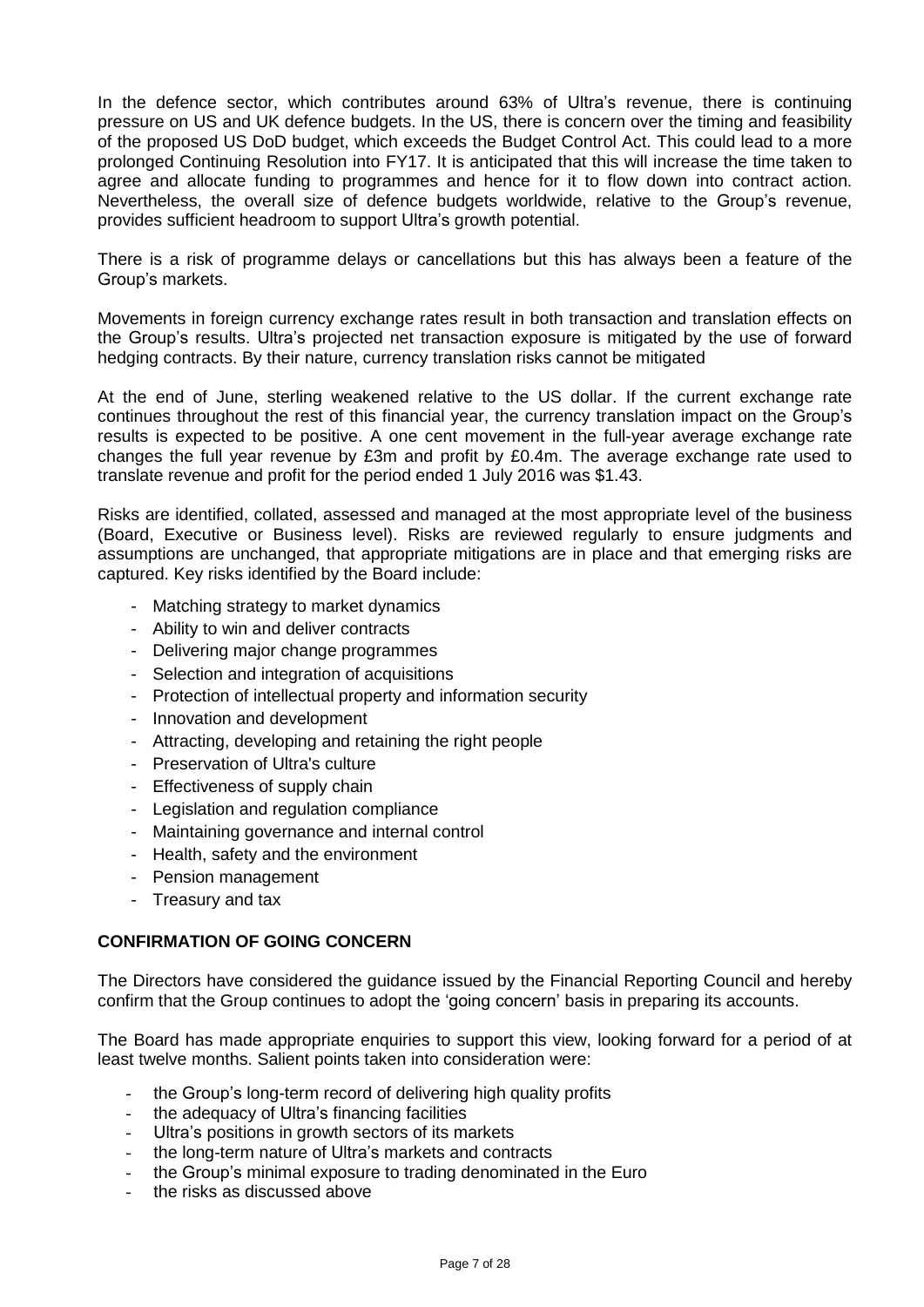### **PERFORMANCE & PROSPECTS**

Market conditions have remained largely unchanged since our last preliminary announcement. US defence outlays ended the period close to budget levels but with higher spending in the first quarter compared to the second. The order book has increased over 2016; further, we have been selected for some significant orders in export markets with contract award expected in the second half. Our latest acquisition, Herley, performed well in the period and its integration is ahead of schedule. The proceeds of the recently announced disposal of ID Systems will be used to reduce Group debt. We continue to explore options to further rationalise and improve Ultra's portfolio.

As in previous years, performance will be second half weighted and Ultra starts the remainder of the year with an 84% order cover. We expect further market and macro uncertainties. In the US an expected Continuing Resolution would delay new contract awards, while in the UK post-referendum economic factors may delay Government commitment to some major programmes. Nevertheless, the Group continues to capture and execute on a broad range of contracts and programmes and to position itself well for future revenue opportunities. Ultra will continue its focus on robust cost control which will help sustain Group margins while our current investment in S3 will deliver further demonstrable savings from 2018. Taking all these factors into account, the Board is confident that the Group is on track to meet full-year expectations.

- End –

Enquiries:

### **Ultra Electronics Holdings plc** 020 8813 4307

Rakesh Sharma, Chief Executive www.ultra-electronics.com Amitabh Sharma, Group Finance Director

### **Media:**

Susan McErlain (Ellis), Corporate Affairs Adviser 07836 522722 James White, MHP Communications 020 3128 8756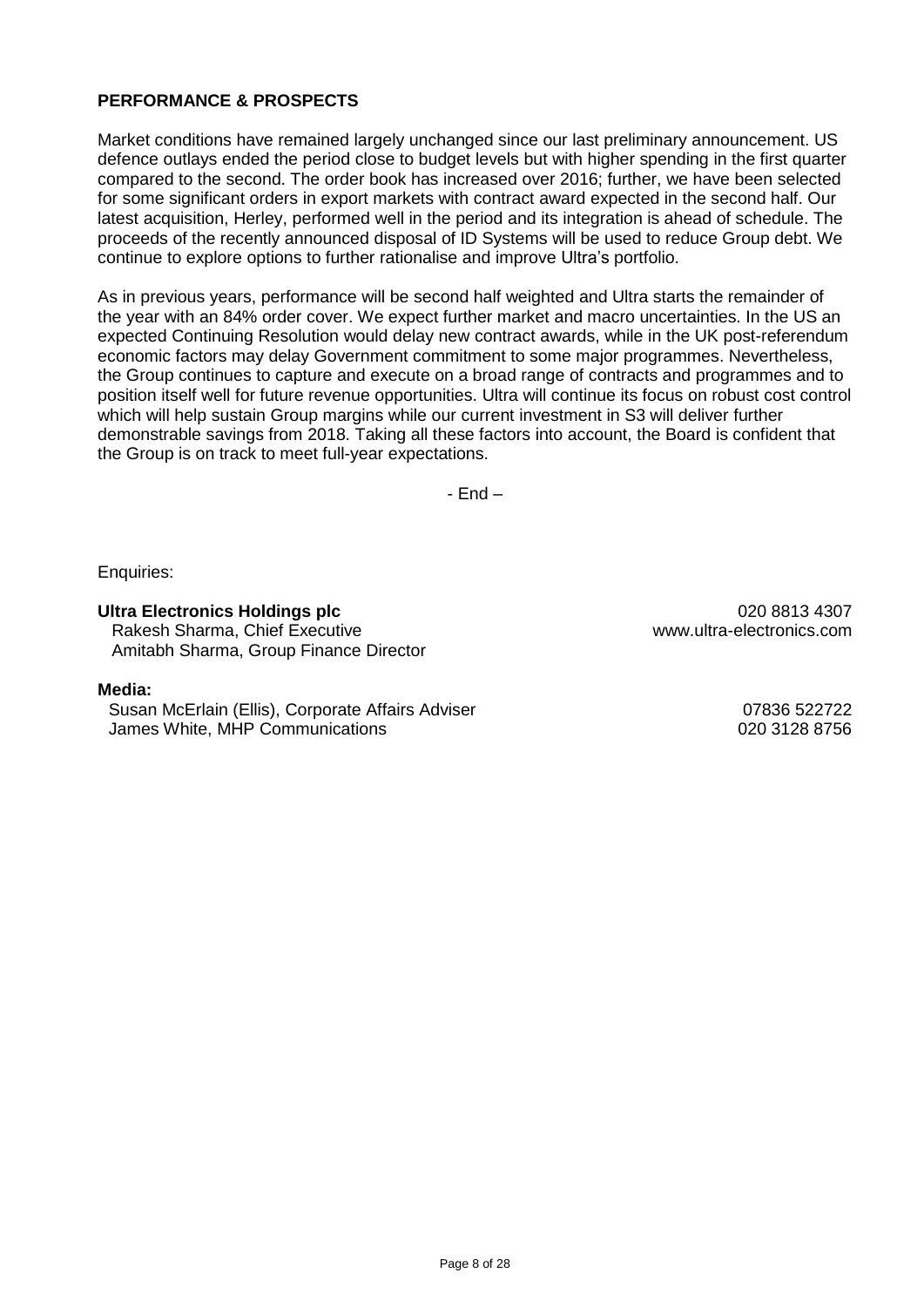### *NATURE OF ANNOUNCEMENT*

*This Interim Management Report ("IMR") has been prepared solely to provide additional information to enable shareholders to assess Ultra's strategies and the potential for those strategies to be fulfilled. It should not be relied upon by any other party or for any other purpose.*

*This IMR contains certain forward-looking statements. Such statements are made by the Directors* in good faith based on the information available to them at the time of their approval of this report, *and they should be treated with caution due to the inherent uncertainties underlying such forwardlooking information.*

*This IMR has been prepared for the Group as a whole and therefore gives greatest emphasis to those matters which are significant to Ultra when viewed as a complete entity.*

### **Further information about Ultra:**

**Ultra Electronics** is a group of businesses which manage a portfolio of specialist capabilities, generating highly differentiated solutions and products in the defence & aerospace, security & cyber, transport and energy markets by applying electronic and software technologies in demanding and critical environments to meet customer needs.

Ultra has world-leading positions in many of its specialist capabilities and, as an independent, nonthreatening partner, is able to support all of the main prime contractors in its sectors. As a result of such positioning, Ultra's systems, equipment or services are often mission or safety-critical to the successful operation of the platform to which they contribute. In turn, this mission-criticality secures Ultra's positions for the long-term which underpins the superior financial performance of the Group.

Ultra offers support to its customers through the design, delivery and support phases of a programme. Ultra businesses have a high degree of operational autonomy where the local management teams are empowered to devise and implement competitive strategies that reflect their expertise in their specific niches. The Group has a small head office and executive team that provide to the individual businesses the same agile, responsive support that they provide to customers as well as formulating Ultra's overarching, corporate strategy.

Across the Group's three divisions, Ultra operates in the following eight market segments:

- *Aerospace Land*
- *Communications Maritime*
- 
- 
- 
- 
- *C2ISR Nuclear*
- *Infrastructure Underwater Warfare*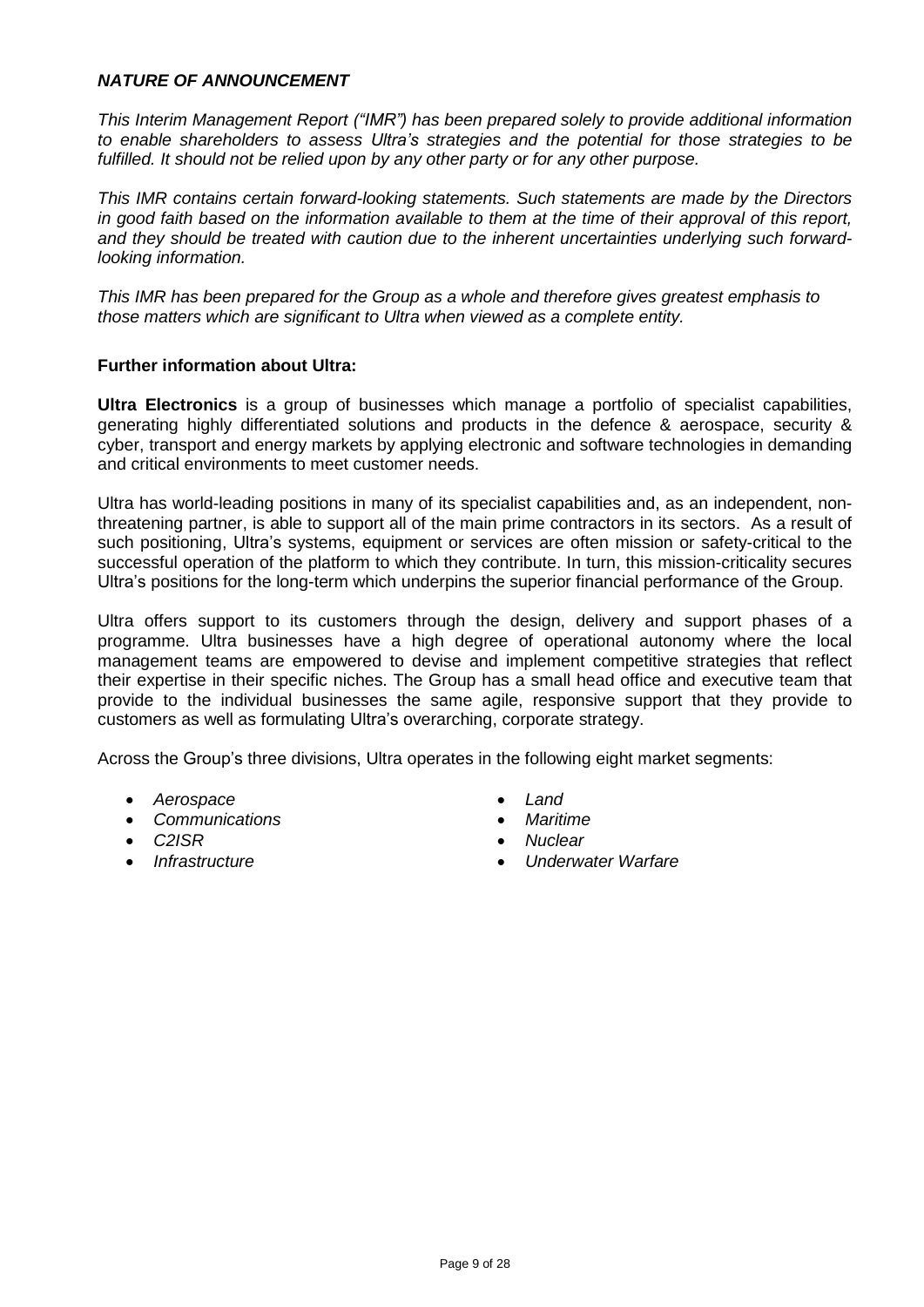#### **Ultra Electronics Holdings plc** Condensed Consolidated Income Statement for the half-year ended 1 July 2016

|                                       | <b>Six months</b><br>to 1 July<br>2016 | Six months<br>to 30 June<br>2015 | Year to<br>31 December<br>2015 |
|---------------------------------------|----------------------------------------|----------------------------------|--------------------------------|
|                                       | £'000                                  | *as restated<br>£'000            | £'000                          |
| Revenue                               | 366,612                                | 331,709                          | 726,286                        |
| Underlying operating profit           | 57,668                                 | 50,400                           | 119,972                        |
| Operating profit                      | 38,843                                 | 34,045                           | 66,425                         |
| Underlying profit before tax          | 52,398                                 | 47.351                           | 112,425                        |
| <b>Profit before tax</b>              | 32,552                                 | 14.750                           | 34,761                         |
| Underlying earnings per share (pence) | 58.1                                   | 52.2                             | 123.9                          |
| Basic earnings per share (pence)      | 38.4                                   | 11.9                             | 35.7                           |
| Dividend per share (pence)            | 14.2                                   | 13.8                             | 46.1                           |

\* Operating profit for the period ended 30 June 2015 has been restated to £34,045,000 (previously stated as £17,598,000) to provide presentation consistent with the 31 December 2015 financial statements which included the loss on the deemed disposal of Ithra of £16,447,000 below operating profit.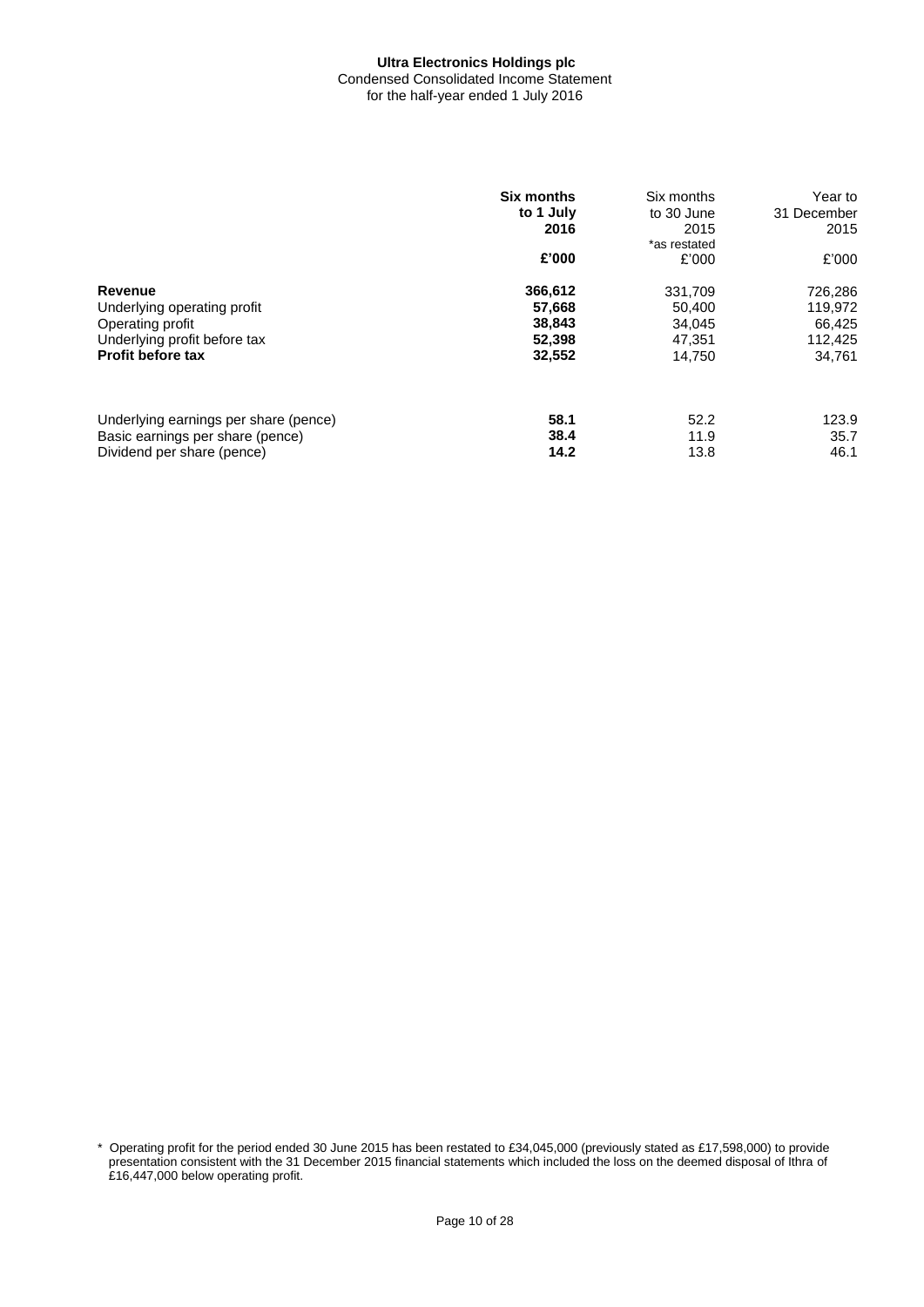### **Ultra Electronics Holdings plc** Condensed Consolidated Income Statement

for the half-year ended 1 July 2016

|                                                                       | <b>Six months</b><br>to 1 July<br>2016 |                       | Six months<br>to 30 June<br>2015<br>*as restated | Year to<br>31 December<br>2015 |
|-----------------------------------------------------------------------|----------------------------------------|-----------------------|--------------------------------------------------|--------------------------------|
|                                                                       | <b>Note</b>                            | £'000                 | £'000                                            | £'000                          |
| Revenue                                                               | 3                                      | 366,612               | 331,709                                          | 726,286                        |
| Cost of sales<br><b>Gross profit</b>                                  |                                        | (257, 296)<br>109,316 | (234, 760)<br>96,949                             | (499, 510)<br>226,776          |
| Other operating income                                                |                                        | 1,461                 | 642                                              | 2,198                          |
| <b>Distribution costs</b><br>Administrative expenses                  |                                        | (510)<br>(64, 199)    | (449)<br>(60, 437)                               | (1,604)<br>(143,007)           |
| Share of loss from associate                                          |                                        |                       | (200)                                            | (581)                          |
| Other operating expenses<br>Contingent consideration charge           |                                        | (4, 448)              | (1, 359)<br>(1, 101)                             | (2,931)<br>(1, 101)            |
| Impairment charges                                                    |                                        |                       |                                                  | (8, 462)                       |
| S3 programme                                                          |                                        | (2, 777)              |                                                  | (4, 863)                       |
| <b>Operating Profit</b>                                               | 3                                      | 38,843                | 34,045                                           | 66,425                         |
| Deemed disposal of Ithra                                              | 5                                      |                       | (16, 447)                                        | (16, 447)                      |
| Retirement benefit scheme curtailment gain<br>Investment revenue      | 20<br>6                                | 15,500<br>87          | 2,372                                            | 190                            |
| Finance costs                                                         | $\overline{7}$                         | (21, 878)             | (5, 220)                                         | (15, 407)                      |
| Profit before tax                                                     |                                        | 32,552                | 14,750                                           | 34,761                         |
| Tax                                                                   | 8                                      | (5,590)               | (6, 409)                                         | (9, 772)                       |
| Profit for the period attributable to equity holders<br>of the parent |                                        | 26,962                | 8,341                                            | 24,989                         |
| Earnings per ordinary share (pence)                                   |                                        |                       |                                                  |                                |
| <b>Basic</b>                                                          | 10                                     | 38.4                  | 11.9                                             | 35.7                           |
| <b>Diluted</b>                                                        | 10                                     | 38.3                  | 11.9                                             | 35.6                           |

All results are derived from continuing operations.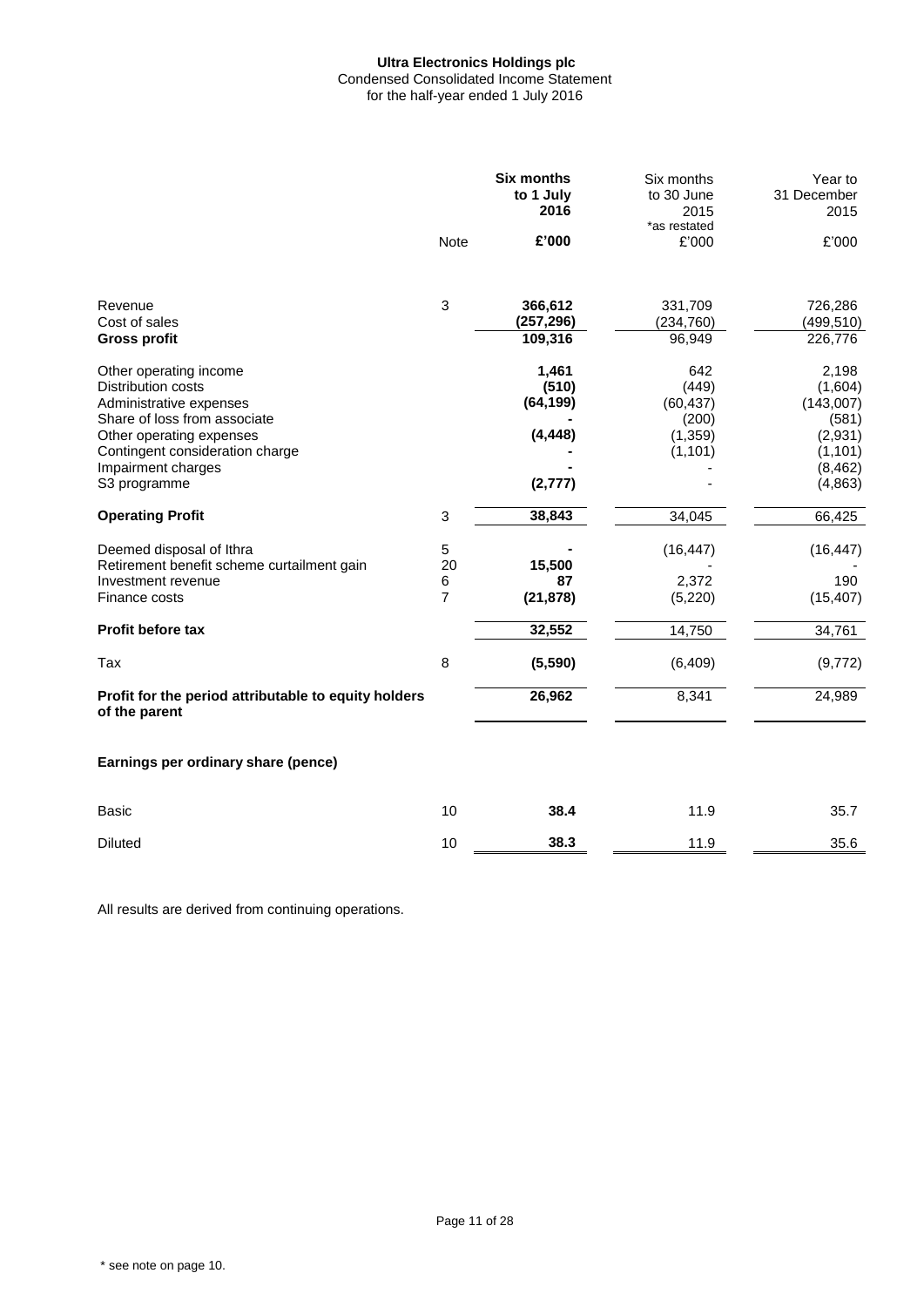Condensed Consolidated Statement of Comprehensive Income

for the half-year ended 1 July 2016

|                                                                                                                                                                                                                                   | <b>Six months</b><br>to 1 July<br>2016<br>£'000 | Six months<br>to 30 June<br>2015<br>£'000 | Year to<br>31 December<br>2015<br>£'000 |
|-----------------------------------------------------------------------------------------------------------------------------------------------------------------------------------------------------------------------------------|-------------------------------------------------|-------------------------------------------|-----------------------------------------|
| <b>Profit for the period</b>                                                                                                                                                                                                      | 26,962                                          | 8,341                                     | 24,989                                  |
| Items that will not be reclassified to profit or loss:<br>Actuarial loss on defined benefit pension schemes<br>Tax relating to items that will not be reclassified<br>Total items that will not be reclassified to profit or loss |                                                 |                                           | (2,530)<br>478<br>(2,052)               |
| Items that may be reclassified to profit or loss:<br>Exchange differences on translation of foreign operations<br>Reclassification of exchange differences on deemed                                                              | 64,787                                          | (10,001)                                  | 11,995                                  |
| disposal of Ithra<br>Transfer from profit and loss on cash flow hedge                                                                                                                                                             | 255                                             | 2,696                                     | 2,696                                   |
| Loss on cash flow hedge<br>(Loss)/gain on net investment hedges<br>Tax relating to items that may be reclassified                                                                                                                 | (1, 267)<br>(25,600)                            | 592                                       | (12, 578)<br>12                         |
| Total items that may be reclassified to profit or loss                                                                                                                                                                            | 38,175                                          | (6, 713)                                  | 2,125                                   |
| Other comprehensive income for the period                                                                                                                                                                                         | 38,175                                          | (6, 713)                                  | 73                                      |
| Total comprehensive income for the period<br>Attributable to:                                                                                                                                                                     | 65,137                                          | 1,628                                     | 25,062                                  |
| Owners of the Company<br>Non-controlling interests                                                                                                                                                                                | 65,137                                          | 1,756<br>(128)                            | 25,190<br>(128)                         |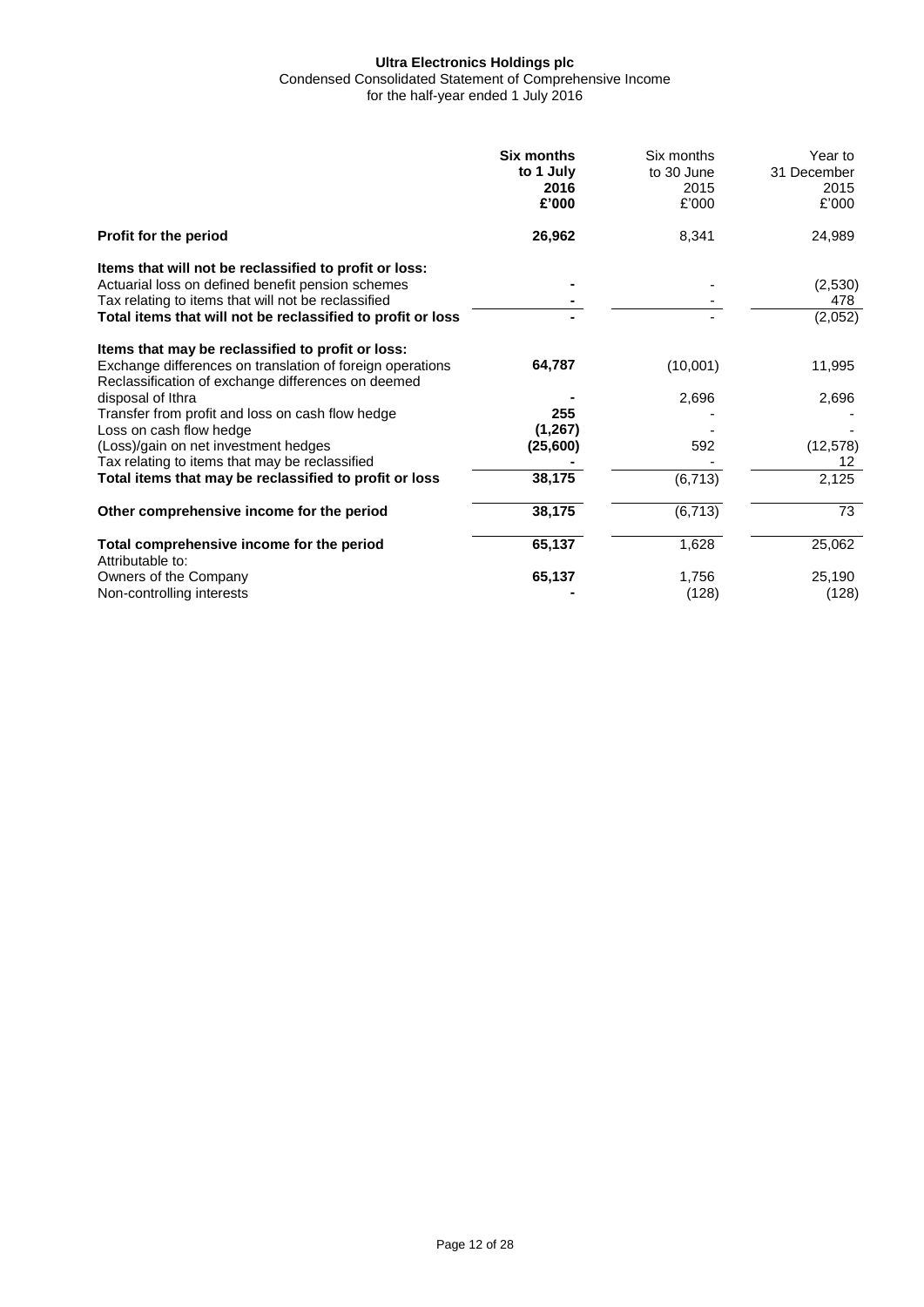Condensed Consolidated Balance Sheet as at 1 July 2016

|                                                                        |                           |                         |                        | At 31                 |
|------------------------------------------------------------------------|---------------------------|-------------------------|------------------------|-----------------------|
|                                                                        |                           | At 1 July               | At 30 June             | December              |
|                                                                        |                           | 2016                    | 2015                   | 2015                  |
|                                                                        | <b>Note</b>               | £'000                   | £'000                  | £'000                 |
| <b>Non-current assets</b>                                              |                           |                         |                        |                       |
| Goodwill                                                               |                           | 403,239                 | 295,596                | 375,885               |
| Other intangible assets                                                |                           | 195,366                 | 146,715                | 193,123               |
| Property, plant and equipment                                          | 11                        | 68,418                  | 59,230                 | 68,183                |
| Interest in associate                                                  |                           |                         | 7,849                  |                       |
| Deferred tax assets                                                    |                           | 5,600                   | 6,568                  | 5,935                 |
| Derivative financial instruments                                       | 18                        | 68                      | 2,089                  | 426                   |
| Trade and other receivables                                            | 12                        | 15,987                  | 13,088                 | 15,239                |
|                                                                        |                           | 688,678                 | 531,135                | 658,791               |
| <b>Current assets</b>                                                  |                           |                         |                        |                       |
| Inventories                                                            |                           | 89,996                  | 76,108                 | 81,816                |
| Trade and other receivables                                            | 12                        | 197,944                 | 160,104                | 197,387               |
| Tax assets                                                             |                           |                         | 2,250                  | 9,169                 |
| Cash and cash equivalents                                              |                           | 39,780                  | 41,881                 | 45,474                |
| Derivative financial instruments<br>Assets classified as held for sale | 18                        | 234<br>9,930            | 2,529                  | 921<br>8.795          |
|                                                                        | 19                        | 337,884                 | 282,872                | 343,562               |
|                                                                        |                           |                         |                        |                       |
| <b>Total assets</b>                                                    | 3                         | 1,026,562               | 814,007                | 1,002,353             |
| <b>Current liabilities</b>                                             |                           |                         |                        |                       |
| Trade and other payables                                               | 13                        | (175, 847)              | (184, 703)             | (199, 942)            |
| Tax liabilities                                                        |                           | (555)                   | (8,903)                | (7, 149)              |
| Derivative financial instruments                                       | 18                        | (9,789)                 | (1, 815)               | (3,530)               |
| Liabilities classified as held for sale                                | 19                        | (2, 161)                |                        | (3,011)               |
| Short-term provisions                                                  | 14                        | (16,429)                | (23, 203)              | (24, 363)             |
|                                                                        |                           | (204, 781)              | (218, 624)             | (237,995)             |
| <b>Non-current liabilities</b>                                         |                           |                         |                        |                       |
| Retirement benefit obligations                                         |                           | (66, 849)               | (85, 249)              | (84, 819)             |
| Other payables                                                         | 13                        | (7, 734)                | (6,589)                | (6,996)               |
| Deferred tax liabilities                                               |                           | (6, 153)                | (5,374)                | (7, 168)              |
| Derivative financial instruments<br><b>Borrowings</b>                  | 18                        | (10, 568)<br>(365, 167) | (1, 243)<br>(191, 797) | (2,561)<br>(341, 046) |
| Long-term provisions                                                   | 14                        | (5, 381)                | (5, 367)               | (4, 925)              |
|                                                                        |                           | (461,852)               | (295, 619)             | (447,515)             |
| <b>Total liabilities</b>                                               | $\ensuremath{\mathsf{3}}$ | (666, 633)              | (514, 243)             | (685, 510)            |
|                                                                        |                           |                         |                        |                       |
| <b>Net assets</b>                                                      |                           | 359,929                 | 299,764                | 316,843               |
| <b>Equity</b>                                                          |                           |                         |                        |                       |
| Share capital                                                          | 15                        | 3,516                   | 3,503                  | 3,514                 |
| Share premium account                                                  |                           | 61,501                  | 57,695                 | 61,052                |
| Own shares                                                             |                           | (2, 581)                | (2,581)                | (2,581)               |
| Hedging reserve<br><b>Translation reserve</b>                          |                           | (52, 520)               | (12, 738)              | (25,908)              |
| Retained earnings                                                      |                           | 106,825<br>243,188      | 20,042                 | 42,038                |
|                                                                        |                           |                         | 233,843                | 238,728               |
| Total equity attributable to equity holders of the                     |                           |                         |                        |                       |
| parent                                                                 |                           | 359,929                 | 299,764                | 316,843               |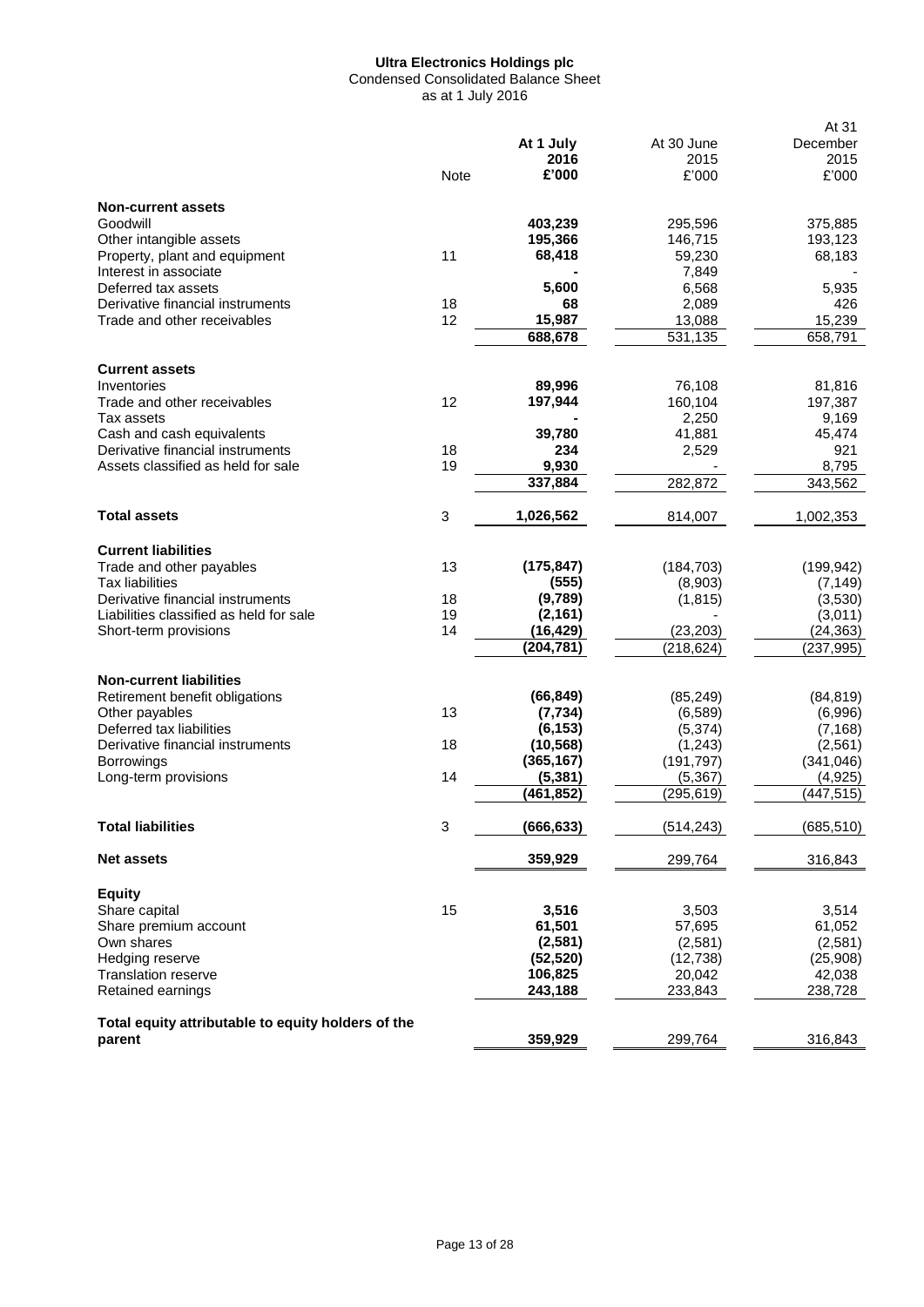Condensed Consolidated Cash Flow Statement for the half-year ended 1 July 2016

|                                                                                                                                                                                                    | Note | <b>Six months</b><br>to 1 July<br>2016<br>£'000    | Six months<br>to 30 June<br>2015<br>£'000         | Year to<br>31 December<br>2015<br>£'000                            |
|----------------------------------------------------------------------------------------------------------------------------------------------------------------------------------------------------|------|----------------------------------------------------|---------------------------------------------------|--------------------------------------------------------------------|
| Net cash inflow from operating activities                                                                                                                                                          | 16   | 22,197                                             | 7,896                                             | 47,778                                                             |
| <b>Investing activities</b><br>Interest received<br>Dividends received from equity accounted                                                                                                       |      | 87                                                 | 56                                                | 190                                                                |
| investments<br>Purchase of property, plant and equipment<br>Proceeds from disposal of property, plant and                                                                                          |      | (1,998)                                            | (1, 975)                                          | 5,343<br>(4,597)                                                   |
| equipment                                                                                                                                                                                          |      | 91                                                 |                                                   | 1,466                                                              |
| Expenditure on product development and other<br>intangibles<br>Acquisition of subsidiary undertakings<br>Net cash acquired with subsidiary undertakings<br>Net cash used in investing activities   |      | (949)<br>(5,067)<br>(7, 836)                       | (1, 957)<br>(3,250)<br>(7, 126)                   | (1,761)<br>(172, 539)<br>724<br>(171, 174)                         |
| <b>Financing activities</b><br>Issue of share capital<br>Dividends paid<br>Loan syndication costs<br>Repayments of borrowings<br>Proceeds from borrowings<br>Net cash used in financing activities |      | 451<br>(22, 631)<br>(75,000)<br>72,632<br>(24,548) | 1,569<br>(21, 695)<br>(50,000)<br>71,869<br>1,743 | 4,937<br>(31, 332)<br>(1, 347)<br>(160, 532)<br>317,586<br>129,312 |
| Net (decrease)/increase in cash and cash<br>equivalents                                                                                                                                            |      | (10, 187)                                          | 2,513                                             | 5,916                                                              |
| Cash and cash equivalents at beginning of period                                                                                                                                                   |      | 45,474                                             | 41,259                                            | 41,259                                                             |
| Effect of foreign exchange rate changes                                                                                                                                                            |      | 4,493                                              | (1, 891)                                          | (1,701)                                                            |
| Cash and cash equivalents at end of period                                                                                                                                                         |      | 39.780                                             | 41,881                                            | 45,474                                                             |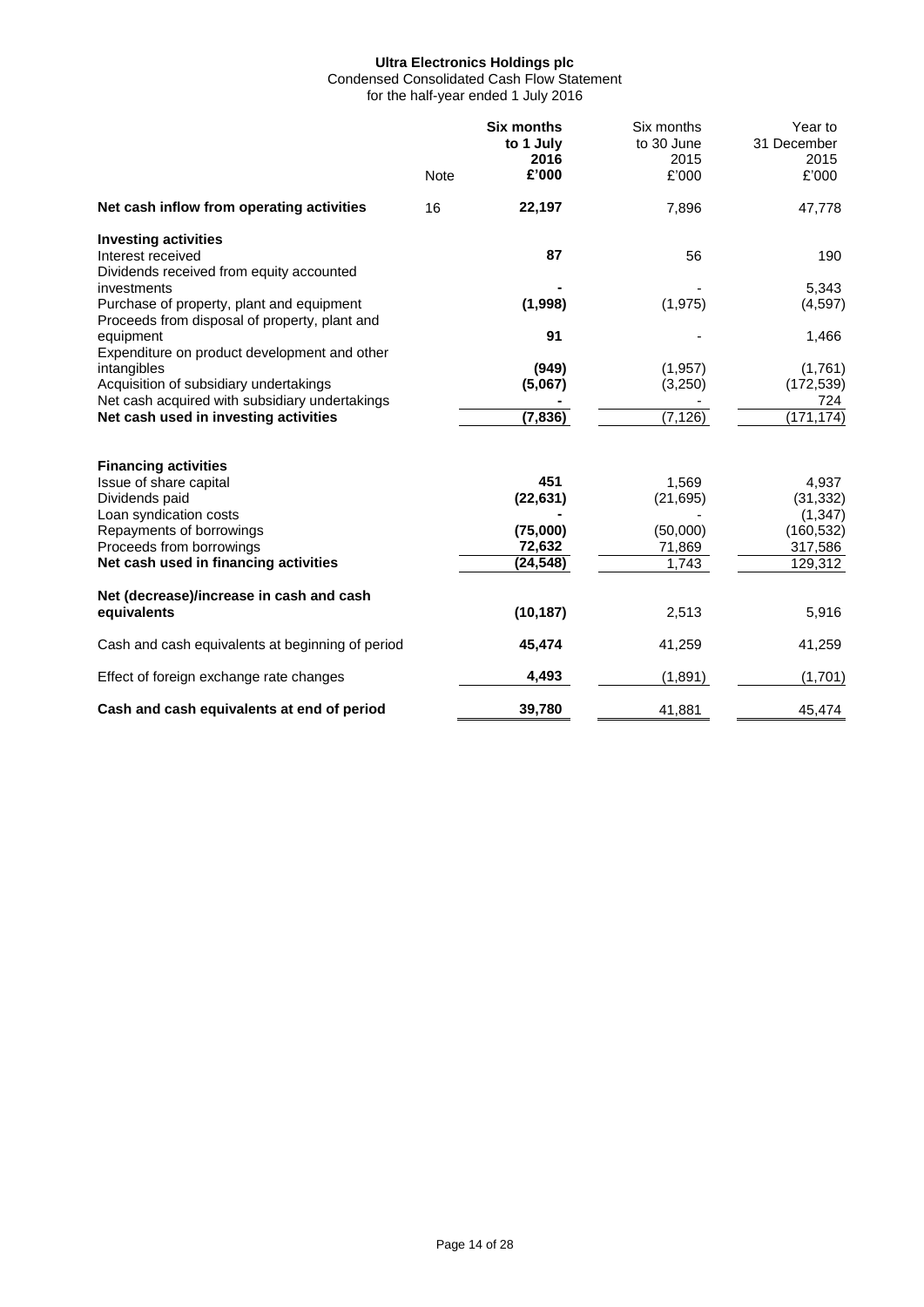#### **Ultra Electronics Holdings plc** Condensed Consolidated Statement of Changes in Equity for the half-year ended 1 July 2016

### **Equity attributable to equity holders of the parent**

|                                                             | <b>Share</b><br>capital<br>£'000 | <b>Share</b><br>premium<br>account<br>£'000 | Reserve for<br>own shares<br>£'000 | <b>Hedging</b><br>reserve<br>£'000 | <b>Translation</b><br>reserve<br>£'000 | <b>Retained</b><br>earnings<br>£'000 | <b>Total equity</b><br>£'000 |
|-------------------------------------------------------------|----------------------------------|---------------------------------------------|------------------------------------|------------------------------------|----------------------------------------|--------------------------------------|------------------------------|
| <b>Balance at 1 January 2016</b>                            | 3,514                            | 61,052                                      | (2,581)                            | (25,908)                           | 42,038                                 | 238,728                              | 316,843                      |
| Profit for the period<br>Other comprehensive income for the |                                  |                                             |                                    |                                    | ۰                                      | 26,962                               | 26,962                       |
| period                                                      | $\overline{a}$                   | $\overline{\phantom{0}}$                    | ۰.                                 | (26, 612)                          | 64,787                                 |                                      | 38,175                       |
| Total comprehensive income for the<br>period                |                                  |                                             | ۰.                                 | (26, 612)                          | 64,787                                 | 26,962                               | 65,137                       |
| Equity-settled employee share schemes                       | 2                                | 449                                         | ۰.                                 | ٠                                  | ٠                                      | 129                                  | 580                          |
| Dividend to shareholders                                    |                                  |                                             | $\overline{\phantom{0}}$           | $\overline{\phantom{0}}$           | ٠                                      | (22, 631)                            | (22, 631)                    |
| Balance at 1 July 2016                                      | 3,516                            | 61,501                                      | (2,581)                            | (52, 520)                          | 106,825                                | 243,188                              | 359,929                      |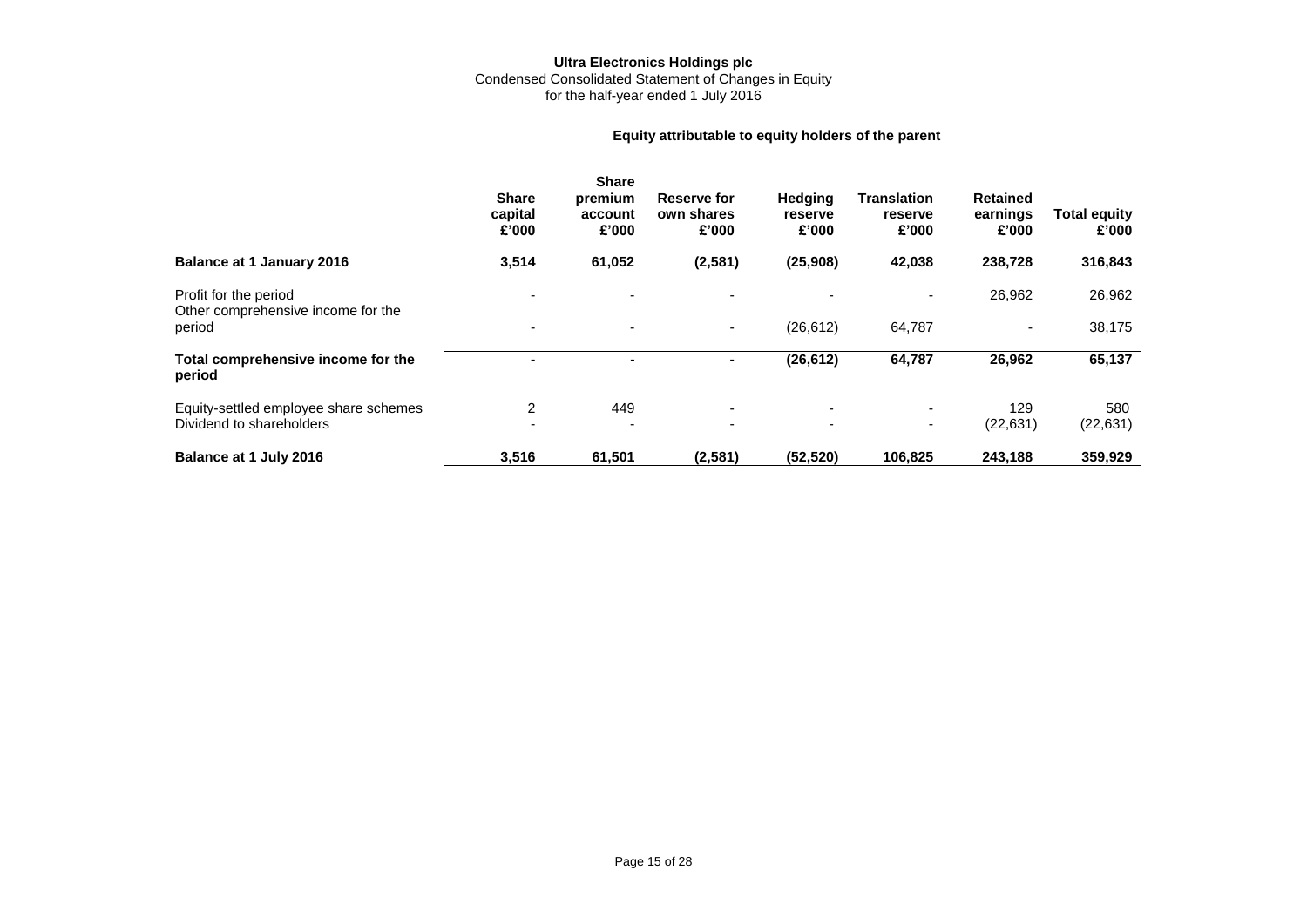Condensed Consolidated Statement of Changes in Equity (continued) for the half-year ended 30 June 2015

### **Equity attributable to equity holders of the parent**

|                                                             | <b>Share</b><br>capital<br>£'000 | <b>Share</b><br>premium<br>account<br>£'000 | <b>Reserve for</b><br>own shares<br>£'000 | Hedging<br>reserve<br>£'000 | <b>Translation</b><br>reserve<br>£'000 | <b>Retained</b><br>earnings<br>£'000 | Non<br><b>Controlling</b><br><b>Interest</b><br>£'000 | <b>Total equity</b><br>£'000 |
|-------------------------------------------------------------|----------------------------------|---------------------------------------------|-------------------------------------------|-----------------------------|----------------------------------------|--------------------------------------|-------------------------------------------------------|------------------------------|
| <b>Balance at 1 January 2015</b>                            | 3,498                            | 56,131                                      | (2,581)                                   | (13, 330)                   | 27,219                                 | 246,132                              | (13, 623)                                             | 303,446                      |
| Profit for the period<br>Other comprehensive income for the |                                  |                                             |                                           |                             |                                        | 8,341                                | $\overline{\phantom{a}}$                              | 8,341                        |
| period                                                      |                                  |                                             | ٠                                         | 592                         | (7, 177)                               | $\overline{\phantom{0}}$             | (128)                                                 | (6, 713)                     |
| Total comprehensive income for the<br>period                |                                  |                                             |                                           | 592                         | (7, 177)                               | 8,341                                | (128)                                                 | 1,628                        |
| Deemed disposal of Ithra                                    |                                  |                                             | ۰.                                        | $\overline{\phantom{0}}$    | $\overline{\phantom{0}}$               |                                      | 13,751                                                | 13,751                       |
| Equity-settled employee share schemes                       | 5                                | 1,564                                       | $\sim$                                    | $\overline{\phantom{0}}$    | $\sim$                                 | 1,065                                | $\overline{\phantom{a}}$                              | 2,634                        |
| Dividend to shareholders                                    |                                  |                                             | $\overline{\phantom{0}}$                  | $\overline{\phantom{0}}$    | ۰.                                     | (21, 695)                            | ۰                                                     | (21, 695)                    |
| Balance at 30 June 2015                                     | 3,503                            | 57,695                                      | (2,581)                                   | (12, 738)                   | 20,042                                 | 233,843                              |                                                       | 299,764                      |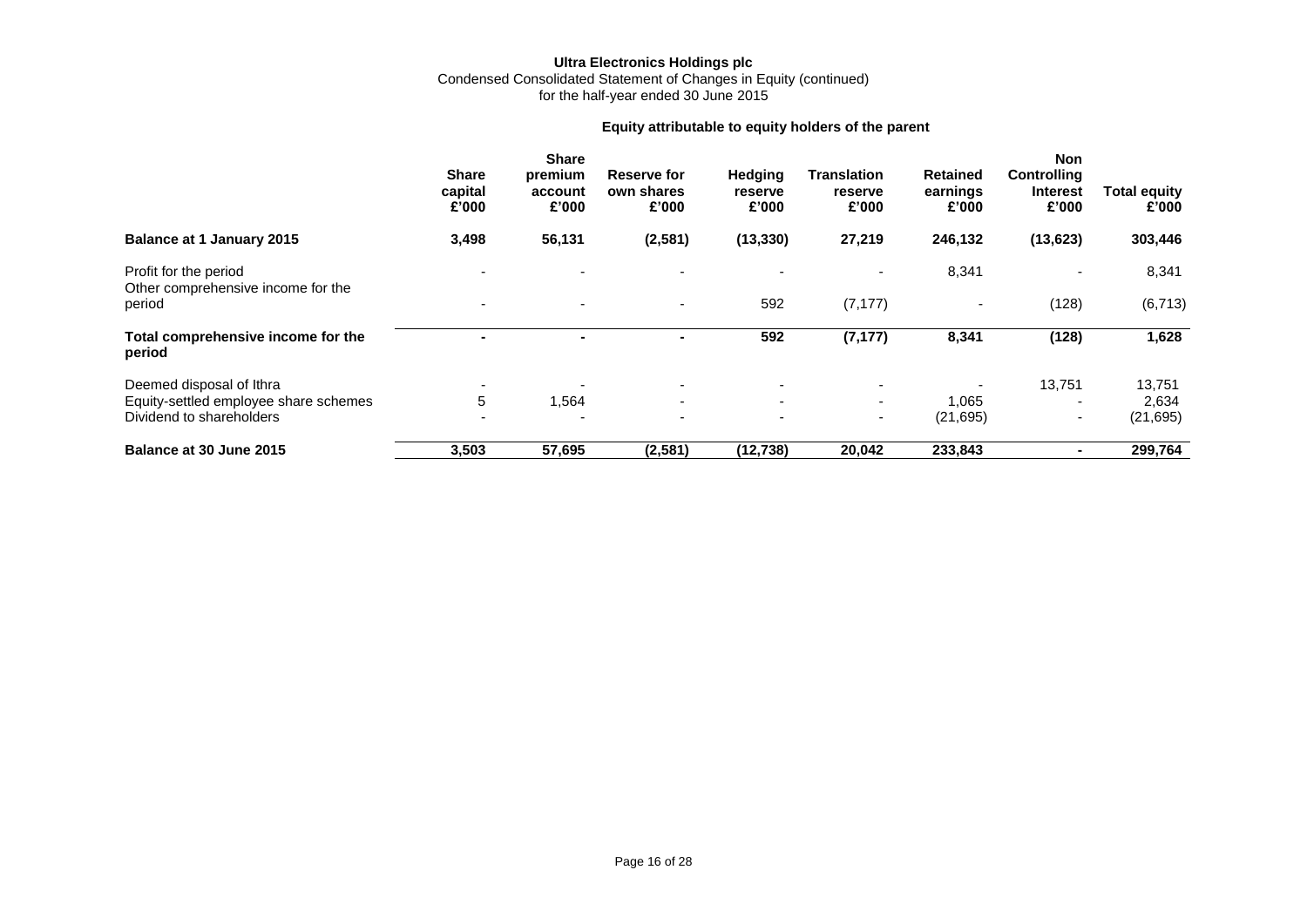#### **Ultra Electronics Holdings plc** Condensed Consolidated Statement of Changes in Equity (continued) for the year ended 31 December 2015

### **Equity attributable to equity holders of the parent**

|                                                             | <b>Share</b><br>capital<br>£'000 | <b>Share</b><br>premium<br>account<br>£'000 | Reserve for<br>own shares<br>£'000 | Hedging<br>reserve<br>£'000 | <b>Translation</b><br>reserve<br>£'000 | <b>Retained</b><br>earnings<br>£'000 | Non-<br><b>Controlling</b><br><b>Interest</b><br>£'000 | <b>Total equity</b><br>£'000 |
|-------------------------------------------------------------|----------------------------------|---------------------------------------------|------------------------------------|-----------------------------|----------------------------------------|--------------------------------------|--------------------------------------------------------|------------------------------|
| <b>Balance at 1 January 2015</b>                            | 3,498                            | 56,131                                      | (2,581)                            | (13, 330)                   | 27,219                                 | 246,132                              | (13, 623)                                              | 303,446                      |
| Profit for the period<br>Other comprehensive income for the |                                  |                                             |                                    |                             |                                        | 24,989                               |                                                        | 24,989                       |
| period                                                      |                                  |                                             | $\sim$                             | (12, 578)                   | 14,819                                 | (2,040)                              | (128)                                                  | 73                           |
| Total comprehensive income for the<br>period                |                                  | $\blacksquare$                              | ۰.                                 | (12, 578)                   | 14,819                                 | 22,949                               | (128)                                                  | 25,062                       |
| Deemed disposal of Ithra                                    |                                  |                                             |                                    |                             |                                        |                                      | 13,751                                                 | 13,751                       |
| Equity-settled employee share schemes                       | 16                               | 4,921                                       | $\overline{\phantom{0}}$           | ٠                           | ٠                                      | 967                                  |                                                        | 5,904                        |
| Dividend to shareholders                                    |                                  |                                             | $\overline{\phantom{0}}$           | $\overline{\phantom{0}}$    | $\sim$                                 | (31, 332)                            |                                                        | (31, 332)                    |
| Tax on share-based payment transactions                     |                                  |                                             |                                    |                             |                                        | 12                                   |                                                        | 12                           |
| <b>Balance at 31 December 2015</b>                          | 3,514                            | 61,052                                      | (2, 581)                           | (25, 908)                   | 42,038                                 | 238,728                              |                                                        | 316,843                      |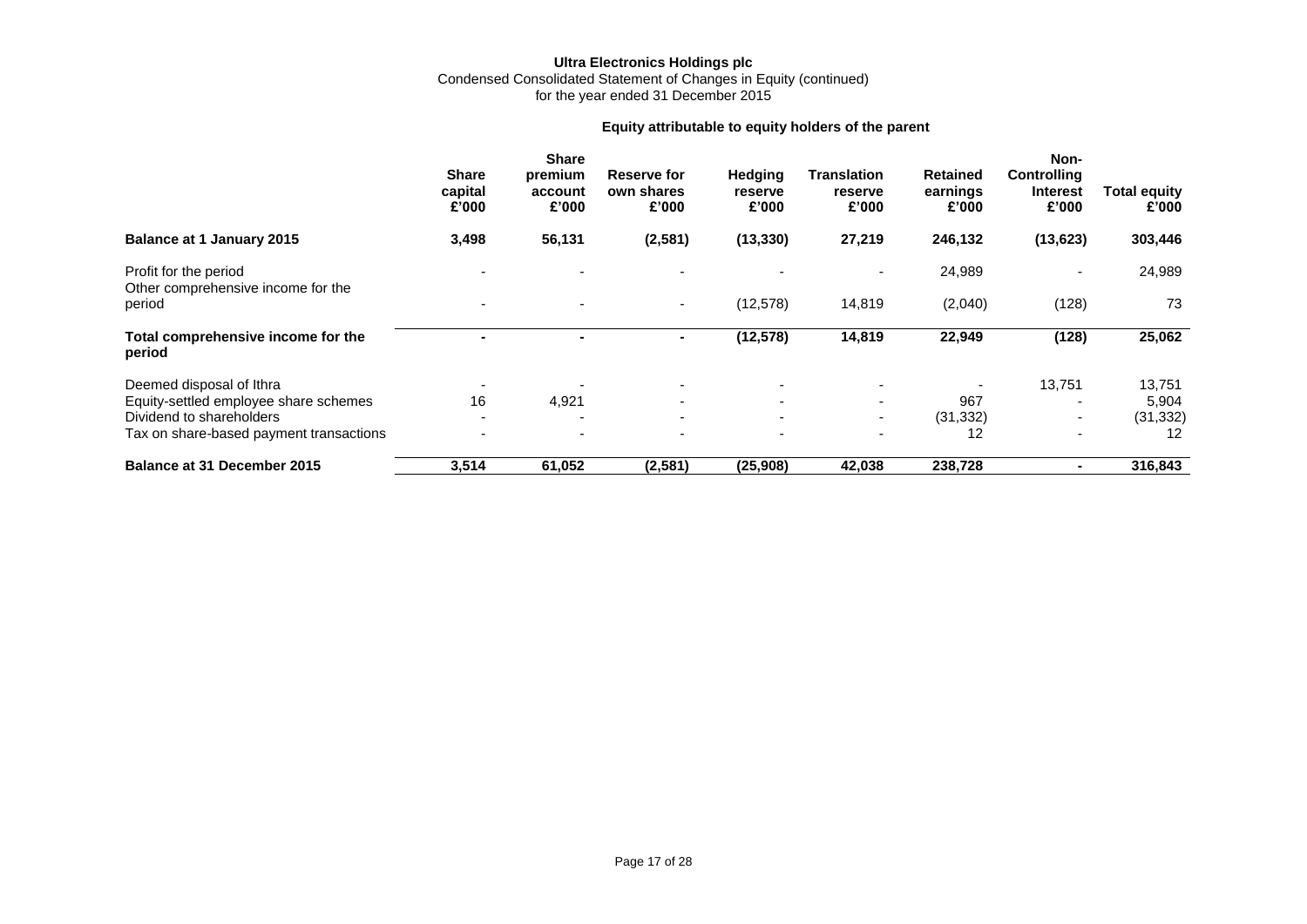#### **Ultra Electronics Holdings plc** Notes to the Condensed Consolidated Interim Financial Statements for the half-year ended 1 July 2016

#### **1. General information**

The information for the year ended 31 December 2015 does not constitute statutory accounts as defined in section 435 of the Companies Act 2006. A copy of the statutory accounts for that year has been delivered to the Registrar of Companies. The auditor's report on those accounts was not qualified, did not include a reference to any matters to which the auditor drew attention by way of emphasis without qualifying the report and did not contain statements under section 498 (2) or (3) of the Companies Act 2006.

These interim financial statements, which were approved by the Board of Directors on 29 July 2016, have not been audited or reviewed by the Auditor.

#### **2. Accounting policies**

The annual financial statements of Ultra Electronics Holdings plc are prepared in accordance with International Financial Reporting Standards (IFRS) as adopted by the European Union. The condensed consolidated financial statements included in this half-yearly financial report have been prepared in accordance with the Disclosure and Transparency Rules of the Financial Conduct Authority and with International Accounting Standard 34 'Interim Financial Reporting' as adopted by the European Union.

The same accounting policies, presentation and methods of computation are followed in the condensed set of financial statements as applied in the Group's latest annual audited financial statements. No new standards or interpretations were adopted as at 1 January 2016.

#### **3. Segment information**

|                                      |                 | Six months to 1 July 2016 |           | Six months to 30 June 2015 |                          |          |  |
|--------------------------------------|-----------------|---------------------------|-----------|----------------------------|--------------------------|----------|--|
|                                      | <b>External</b> | <b>Internal</b>           |           | External                   | Internal                 |          |  |
|                                      | revenue         | revenue                   | Total     | revenue                    | revenue                  | Total    |  |
|                                      | £'000           | £'000                     | £'000     | £'000                      | £'000                    | £'000    |  |
| Revenue                              |                 |                           |           |                            |                          |          |  |
| Aerospace & Infrastructure           | 93.018          | 4.062                     | 97.080    | 86.061                     | 4.132                    | 90.193   |  |
| <b>Communications &amp; Security</b> | 119.797         | 742                       | 120.539   | 103.238                    | 725                      | 103.963  |  |
| Maritime & Land                      | 153,797         | 11,860                    | 165,657   | 142.410                    | 9.181                    | 151,591  |  |
| Eliminations                         |                 | (16.664)                  | (16, 664) |                            | (14,038)                 | (14,038) |  |
| Consolidated revenue                 | 366.612         |                           | 366,612   | 331,709                    | $\overline{\phantom{a}}$ | 331,709  |  |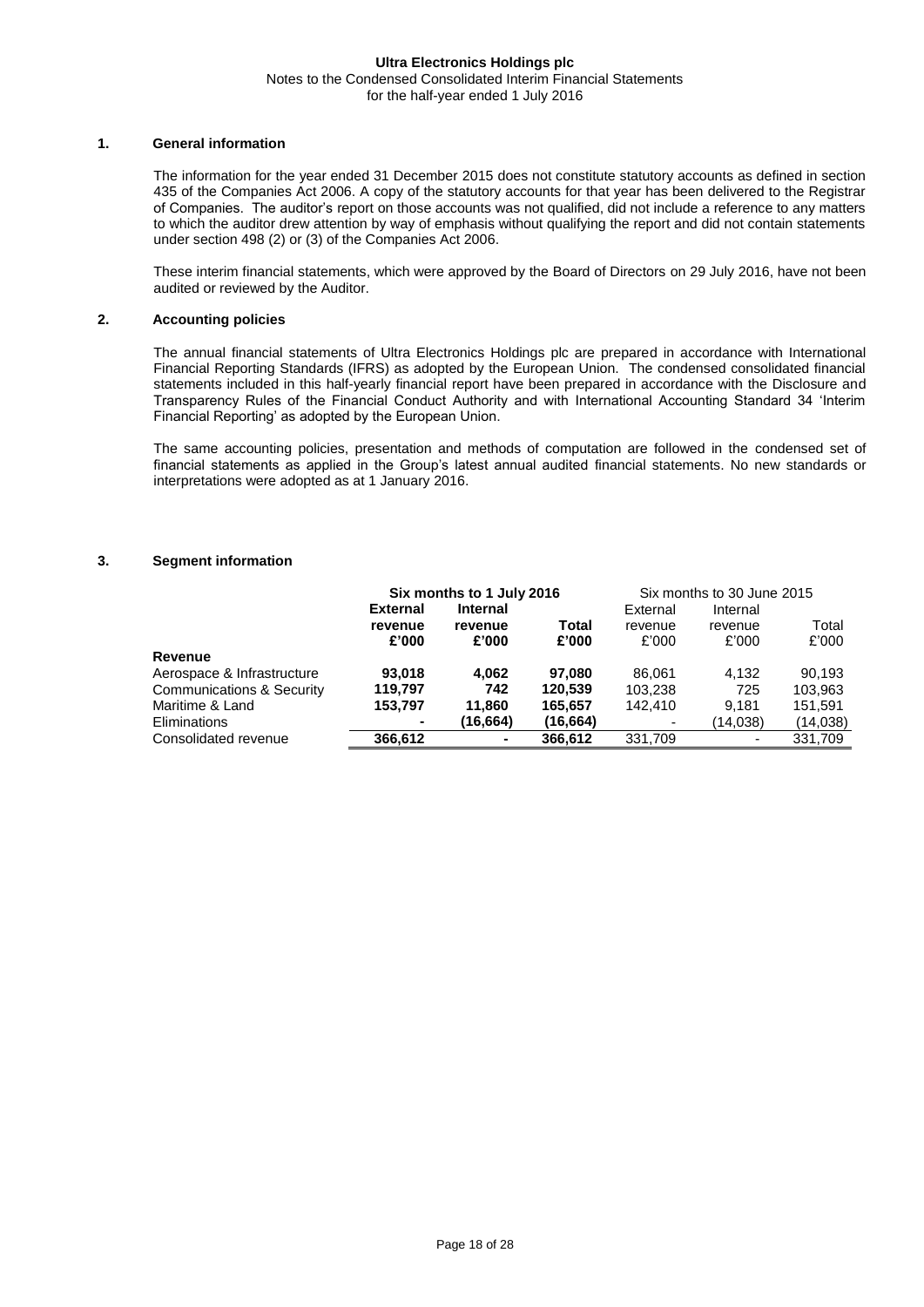Notes to the Condensed Consolidated Interim Financial Statements

for the half-year ended 1 July 2016

### **3. Segment information** (continued)

|                                                                                                                                            |                                                         |                                                                        |                                              | <b>Six months</b><br>to 1 July<br>2016                                 |
|--------------------------------------------------------------------------------------------------------------------------------------------|---------------------------------------------------------|------------------------------------------------------------------------|----------------------------------------------|------------------------------------------------------------------------|
| <b>Underlying operating profit</b><br>Amortisation of intangibles arising on                                                               | Aerospace &<br><b>Infrastructure</b><br>£'000<br>15,158 | <b>Communications</b><br>& Security<br>£'000<br>15,812                 | <b>Maritime</b><br>& Land<br>£'000<br>26,698 | Total<br>£'000<br>57,668                                               |
| acquisition<br>S3 programme<br>Adjustments to deferred consideration<br>net of acquisition and disposal related                            | (806)<br>(1,735)                                        | (13,008)<br>(649)                                                      | (1,460)<br>(393)                             | (15, 274)<br>(2, 777)                                                  |
| costs                                                                                                                                      | (17)                                                    | (744)                                                                  | (13)                                         | (774)                                                                  |
| <b>Operating profit</b>                                                                                                                    | 12,600                                                  | 1,411                                                                  | 24,832                                       | 38,843                                                                 |
| Retirement benefit scheme curtailment<br>gain<br>Investment revenue<br>Finance costs<br>Profit before tax<br>Tax<br>Profit after tax       |                                                         |                                                                        |                                              | 15,500<br>87<br>(21, 878)<br>32,552<br>(5,590)<br>26,962               |
|                                                                                                                                            |                                                         |                                                                        |                                              | <b>Six months</b>                                                      |
|                                                                                                                                            |                                                         |                                                                        |                                              | to 30 June<br>2015                                                     |
| <b>Underlying operating profit</b>                                                                                                         | <b>Infrastructure</b><br>£'000<br>12,924                | <b>Aerospace &amp; Communications</b><br>& Security<br>£'000<br>14,188 | <b>Maritime</b><br>& Land<br>£'000<br>23,288 | * as restated<br>Total<br>£'000<br>50,400                              |
| Amortisation of intangibles arising on<br>acquisition<br>Adjustments to deferred consideration                                             | (2,071)                                                 | (7, 121)                                                               | (4, 547)                                     | (13, 739)                                                              |
| net of acquisition and disposal related<br>costs                                                                                           | (5)                                                     | (2,611)                                                                |                                              | (2,616)                                                                |
| <b>Operating profit</b><br>Deemed disposal of Ithra<br>Investment revenue<br>Finance costs<br>Profit before tax<br>Tax<br>Profit after tax | 10,848                                                  | 4.456                                                                  | 18,741                                       | 34,045<br>(16, 447)<br>2,372<br>(5,220)<br>14,750<br>(6, 409)<br>8,341 |

**Year to 31 December** 

|                                        | Aerospace &                    | <b>Communications</b> | <b>Maritime</b> | 2015           |
|----------------------------------------|--------------------------------|-----------------------|-----------------|----------------|
|                                        | <b>Infrastructure</b><br>£'000 | & Security<br>£'000   | & Land<br>£'000 | Total<br>£'000 |
| Underlying operating profit            | 28,641                         | 40,424                | 50,907          | 119,972        |
| Amortisation of intangibles arising on |                                |                       |                 |                |
| acquisition                            | (3, 129)                       | (22, 130)             | (5, 547)        | (30, 806)      |
| Adjustments to deferred consideration  |                                |                       |                 |                |
| net of acquisition and disposal costs  | (91)                           | (9,306)               | (19)            | (9,416)        |
| S <sub>3</sub> programme               | (460)                          | (3,895)               | (508)           | (4,863)        |
| Impairment charges                     | (2,693)                        | (5,769)               |                 | (8, 462)       |
| <b>Operating profit/(loss)</b>         | 22,268                         | (676)                 | 44,833          | 66,425         |
| Deemed disposal of Ithra               |                                |                       |                 | (16,447)       |
| Investment revenue                     |                                |                       |                 | 190            |
| Finance costs                          |                                |                       |                 | (15,407)       |
| Profit before tax                      |                                |                       |                 | 34,761         |
| Tax                                    |                                |                       |                 | (9,772)        |
| Profit after tax                       |                                |                       |                 | 24,989         |
|                                        |                                |                       |                 |                |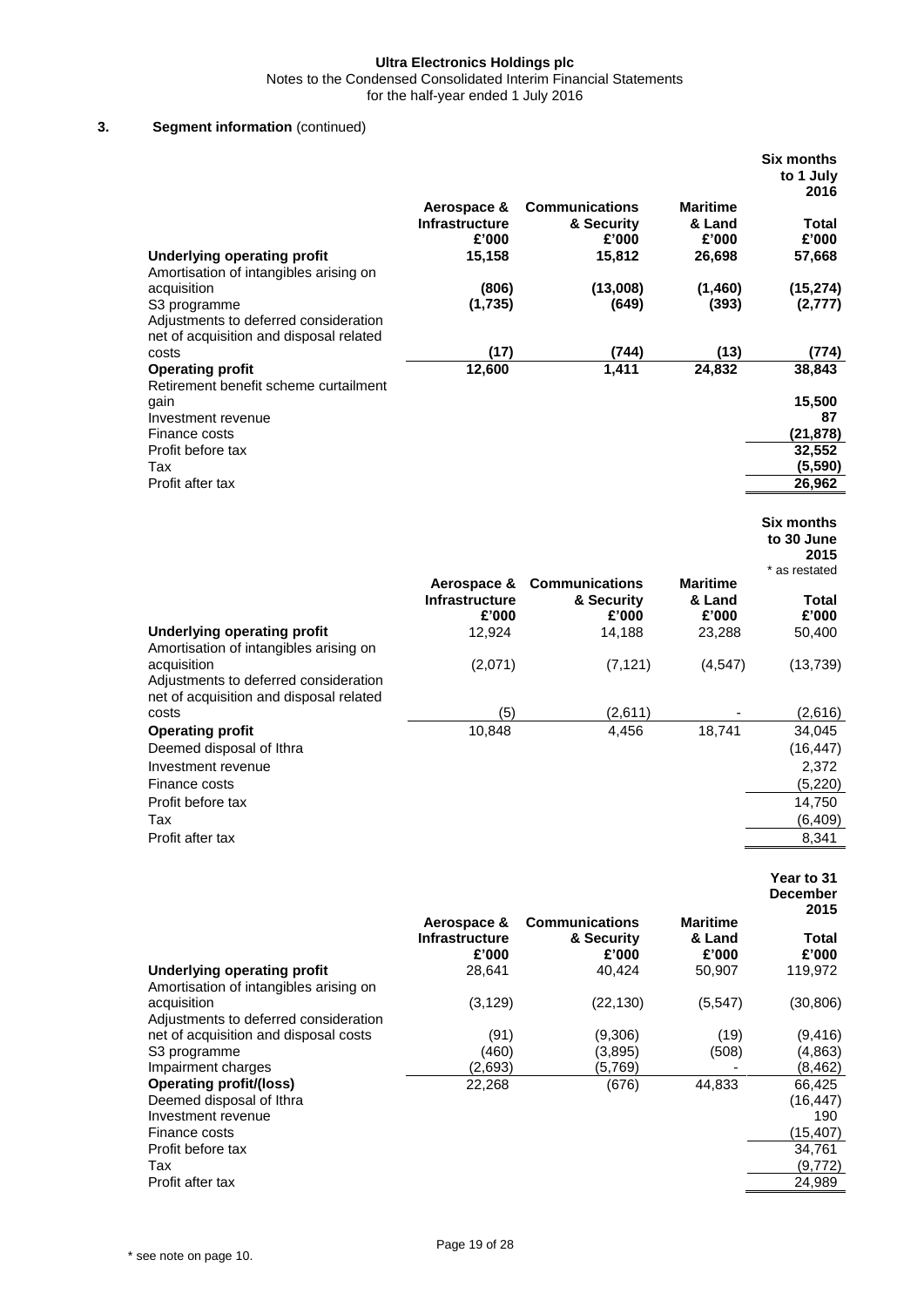Notes to the Condensed Consolidated Interim Financial Statements for the half-year ended 1 July 2016

### **3. Segment information** (continued)

|                                |           |            | At 31     |
|--------------------------------|-----------|------------|-----------|
|                                | At 1 July | At 30 June | December  |
|                                | 2016      | 2015       | 2015      |
|                                | £'000     | £'000      | £'000     |
| <b>Total assets by segment</b> |           |            |           |
| Aerospace & Infrastructure     | 234,507   | 221.550    | 233.949   |
| Communications & Security      | 481,819   | 294.544    | 460,980   |
| Maritime & Land                | 264,554   | 242,596    | 245,499   |
|                                | 980,880   | 758,690    | 940.428   |
| Unallocated                    | 45,682    | 55,317     | 61,925    |
| <b>Total assets</b>            | 1,026,562 | 814,007    | 1,002,353 |

Unallocated assets represent deferred tax assets, derivatives at fair value and cash and cash equivalents.

|                                     |           |            | At 31    |
|-------------------------------------|-----------|------------|----------|
|                                     | At 1 July | At 30 June | December |
|                                     | 2016      | 2015       | 2015     |
|                                     | £'000     | £'000      | £'000    |
| <b>Total liabilities by segment</b> |           |            |          |
| Aerospace & Infrastructure          | 53,480    | 72.981     | 79.791   |
| Communications & Security           | 72,182    | 71.176     | 71,162   |
| Maritime & Land                     | 86,431    | 81,648     | 92,573   |
|                                     | 212,093   | 225,805    | 243,526  |
| Unallocated                         | 454,540   | 288,438    | 441,984  |
| <b>Total liabilities</b>            | 666.633   | 514.243    | 685.510  |

Unallocated liabilities represent derivatives at fair value, tax payables, deferred tax liabilities, retirement benefit obligations, bank loans and loan notes.

|                                     | <b>Six months</b> | Six months | Year to     |
|-------------------------------------|-------------------|------------|-------------|
|                                     | to 1 July         | to 30 June | 31 December |
|                                     | 2016              | 2015       | 2015        |
|                                     | £'000             | £'000      | £'000       |
| Revenue by geographical destination |                   |            |             |
| United Kingdom                      | 89,038            | 101,609    | 211.641     |
| <b>Continental Europe</b>           | 31,003            | 34.986     | 74,592      |
| Canada                              | 13.168            | 7,468      | 16,690      |
| <b>USA</b>                          | 186,609           | 137.094    | 323,883     |
| <b>Rest of World</b>                | 46,794            | 50,552     | 99,480      |
|                                     | 366,612           | 331,709    | 726,286     |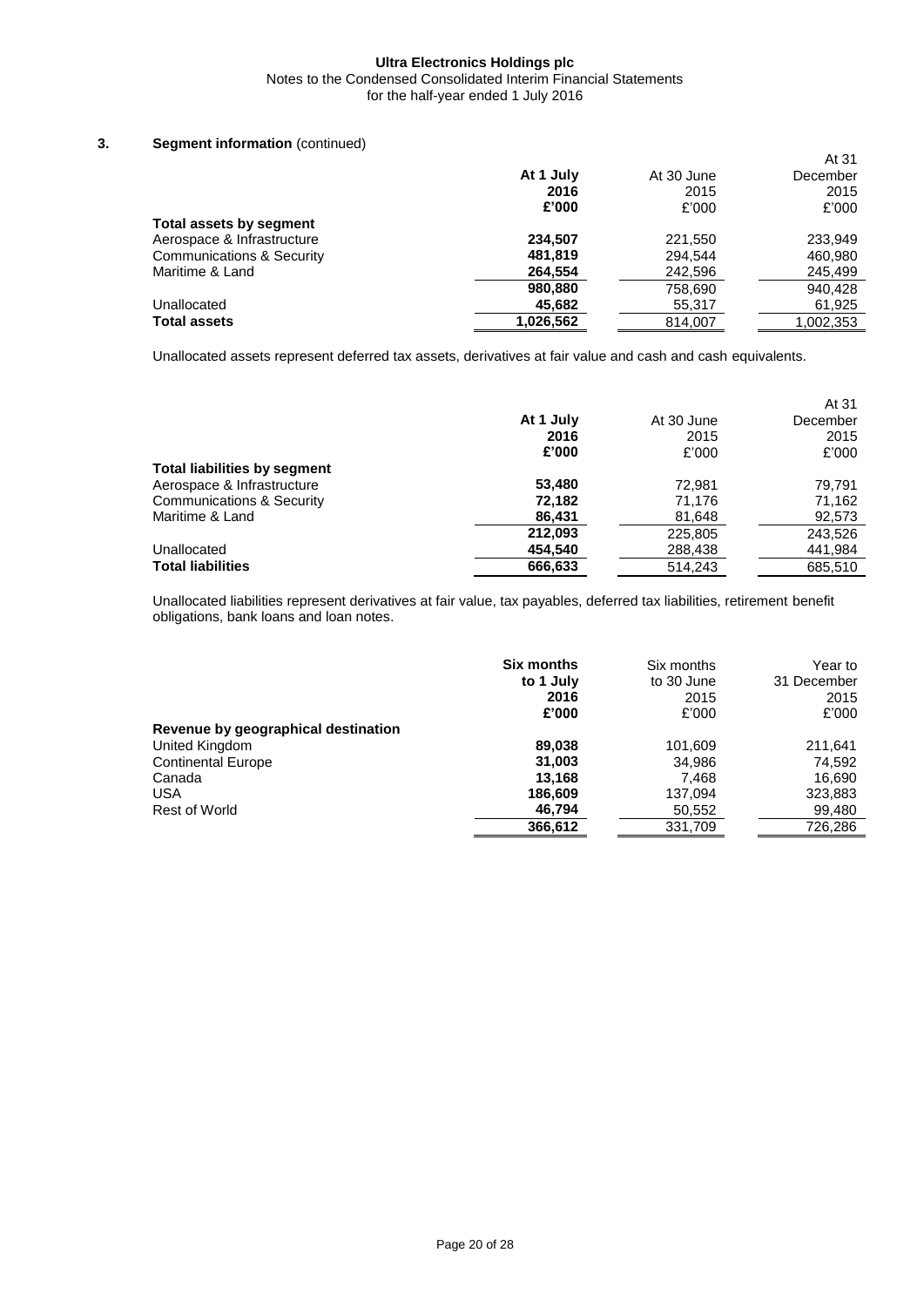Notes to the Condensed Consolidated Interim Financial Statements

for the half-year ended 1 July 2016

#### **4. Additional performance measures**

To present the underlying profitability of the Group on a consistent basis year-on-year, additional performance indicators have been used. These are calculated as follows:

|                                                                                          | <b>Six months</b> | Six months   | Year to     |
|------------------------------------------------------------------------------------------|-------------------|--------------|-------------|
|                                                                                          | to 1 July         | to 30 June   | 31 December |
|                                                                                          | 2016              | 2015         | 2015        |
|                                                                                          |                   | *as restated |             |
|                                                                                          | £'000             | £'000        | £'000       |
| <b>Operating profit</b>                                                                  | 38,843            | 34,045       | 66,425      |
| Amortisation of intangibles arising on acquisition                                       | 15,274            | 13,739       | 30,806      |
| Impairment charges                                                                       |                   |              | 8,462       |
| Adjustments to contingent consideration net of                                           |                   |              |             |
| acquisition and disposal related costs                                                   | 774               | 2,616        | 9,416       |
| S3 programme                                                                             | 2,777             |              | 4,863       |
| <b>Underlying operating profit</b>                                                       | 57,668            | 50,400       | 119,972     |
|                                                                                          |                   |              |             |
| <b>Profit before tax</b>                                                                 | 32,552            | 14,750       | 34,761      |
| Amortisation of intangibles arising on acquisition                                       | 15,274            | 13,739       | 30,806      |
| Impairment charges                                                                       |                   |              | 8,462       |
| Adjustments to contingent consideration net of                                           |                   |              |             |
| acquisition and disposal related costs                                                   | 774               | 2,616        | 9,416       |
| Unwinding of discount on provisions                                                      | 272               | 315          | 641         |
| Loss/(profit) on fair value movements on derivatives                                     | 14,497            | (2,316)      | 3,988       |
| Net interest charge on defined benefit pensions                                          | 1,752             | 1,800        | 3,041       |
| S3 programme                                                                             | 2,777             |              | 4,863       |
| Deemed disposal of Ithra                                                                 |                   | 16,447       | 16,447      |
| Curtailment gain on closure of pension scheme                                            | (15, 500)         |              |             |
| Underlying profit before tax                                                             | 52,398            | 47,351       | 112,425     |
| Cash generated by operations (see note 16)                                               | 30,743            | 19,151       | 71,339      |
| Purchase of property, plant and equipment<br>Proceeds on disposal of property, plant and | (1,998)           | (1, 975)     | (4, 597)    |
| equipment                                                                                | 91                |              | 1,466       |
| Expenditure on product development and other                                             |                   |              |             |
| intangibles                                                                              | (949)             | (1, 957)     | (1,761)     |
| Dividend from equity accounted investment                                                |                   |              | 5,343       |
| Ithra performance bond                                                                   | 8,230             |              |             |
| S3 programme                                                                             | 2,135             |              | 2,233       |
| Acquisition and disposal related payments                                                | 270               | 599          | 7,291       |
| <b>Operating cash flow</b>                                                               | 38,522            | 15,818       | 81,314      |

The above analysis of the Group's operating results, earnings per share and cash flows, is presented to provide readers with additional performance indicators that are prepared on a non-statutory basis. This presentation is regularly reviewed by management to identify items that are unusual and other items relevant to an understanding of the Group's performance and long-term trends with reference to their materiality and nature. This additional information is not uniformly defined by all Companies and may not be comparable with similarly titled measures and disclosures by other organisations. The non-statutory disclosures should not be viewed in isolation or as an alternative to the equivalent statutory measure. See note 21 for further details.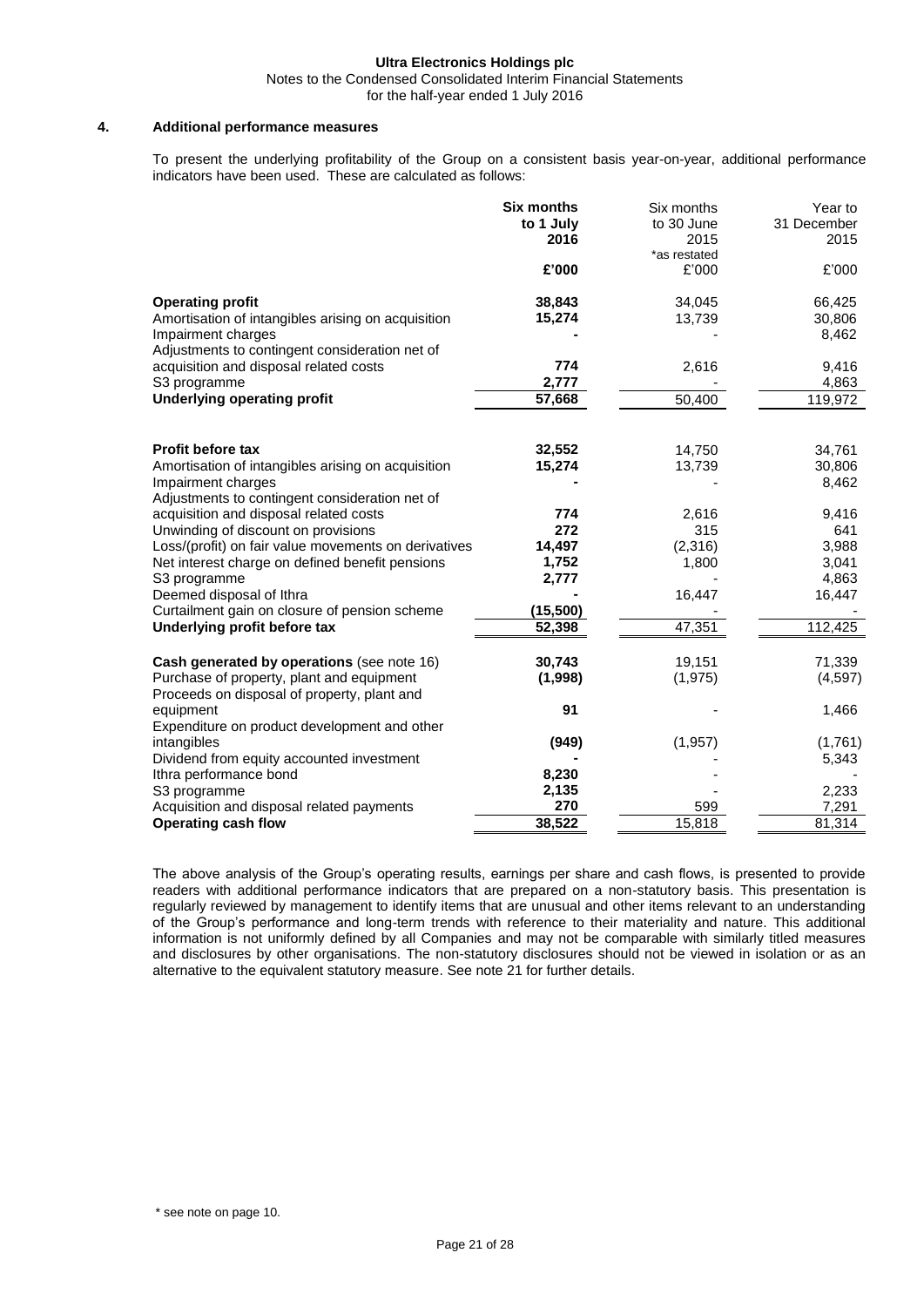#### **Ultra Electronics Holdings plc** Notes to the Condensed Consolidated Interim Financial Statements for the half-year ended 1 July 2016

#### **5. Deemed disposal of Ithra**

In the prior year, 'Ithra' ("Ultra Electronics in collaboration with Oman Investment Corporation LLC"), the legal entity established with the sole purpose of delivering the Oman Airport IT contract, was placed into voluntary liquidation. A liquidator was appointed and is pursuing claims against the customer on behalf of the interested parties. Ithra, upon liquidation, no longer met the IFRS 10 criteria for consolidation as a subsidiary of the Group and was a deemed disposal as at 4 March 2015.

|                                      | Six months     | Six months | Year to     |
|--------------------------------------|----------------|------------|-------------|
|                                      | to 1 July      | to 30 June | 31 December |
|                                      | 2016           | 2015       | 2015        |
|                                      | £'000          | £'000      | £'000       |
| Non-controlling interest elimination | ۰              | 13.751     | 13,751      |
| Release of translation reserve       | $\blacksquare$ | 2,696      | 2,696       |
| Oman termination related costs       | ۰              | 16.447     | 16.447      |

#### **6. Investment revenue**

|                                    | <b>Six months</b> | Six months | Year to     |
|------------------------------------|-------------------|------------|-------------|
|                                    | to 1 July         | to 30 June | 31 December |
|                                    | 2016              | 2015       | 2015        |
|                                    | £'000             | £'000      | £'000       |
| <b>Bank interest</b>               | 87                | 56         | 190         |
| Fair value movement on derivatives | $\blacksquare$    | 2,316      |             |
|                                    | 87                | 2.372      | 190         |

#### **7. Finance costs**

|                                                                                                        | <b>Six months</b><br>to 1 July<br>2016<br>£'000 | Six months<br>to 30 June<br>2015<br>£'000 | Year to<br>31 December<br>2015<br>£'000 |
|--------------------------------------------------------------------------------------------------------|-------------------------------------------------|-------------------------------------------|-----------------------------------------|
| Amortisation of finance costs of debt<br>Interest payable on bank loans, overdrafts and<br>other loans | 418<br>4,939                                    | 255<br>2,850                              | 649<br>7,088                            |
| Total borrowing costs                                                                                  | 5,357                                           | 3,105                                     | 7,737                                   |
| Retirement benefit scheme finance cost                                                                 | 1,752                                           | 1,800                                     | 3,041                                   |
| Unwinding of discount on provisions                                                                    | 272                                             | 315                                       | 641                                     |
| Fair value movement on derivatives                                                                     | 14,497                                          |                                           | 3,988                                   |
|                                                                                                        | 21,878                                          | 5.220                                     | 15.407                                  |

### **8. Tax**

|                    | <b>Six months</b> | Six months | Year to     |
|--------------------|-------------------|------------|-------------|
|                    | to 1 July         | to 30 June | 31 December |
|                    | 2016              | 2015       | 2015        |
|                    | £'000             | £'000      | £'000       |
| <b>Current tax</b> |                   |            |             |
| United Kingdom     | 2,778             | 3,486      | 4,310       |
| Overseas           | 3,236             | 4,565      | 8,815       |
|                    | 6,014             | 8,051      | 13,125      |
| Deferred tax       |                   |            |             |
| United Kingdom     | (105)             | (1,026)    | (266)       |
| Overseas           | (319)             | (616)      | (3,087)     |
|                    | (424)             | (1,642)    | (3, 353)    |
| Total tax charge   | 5,590             | 6,409      | 9,772       |

The main rate of UK corporation tax was 20% at 1 April 2016.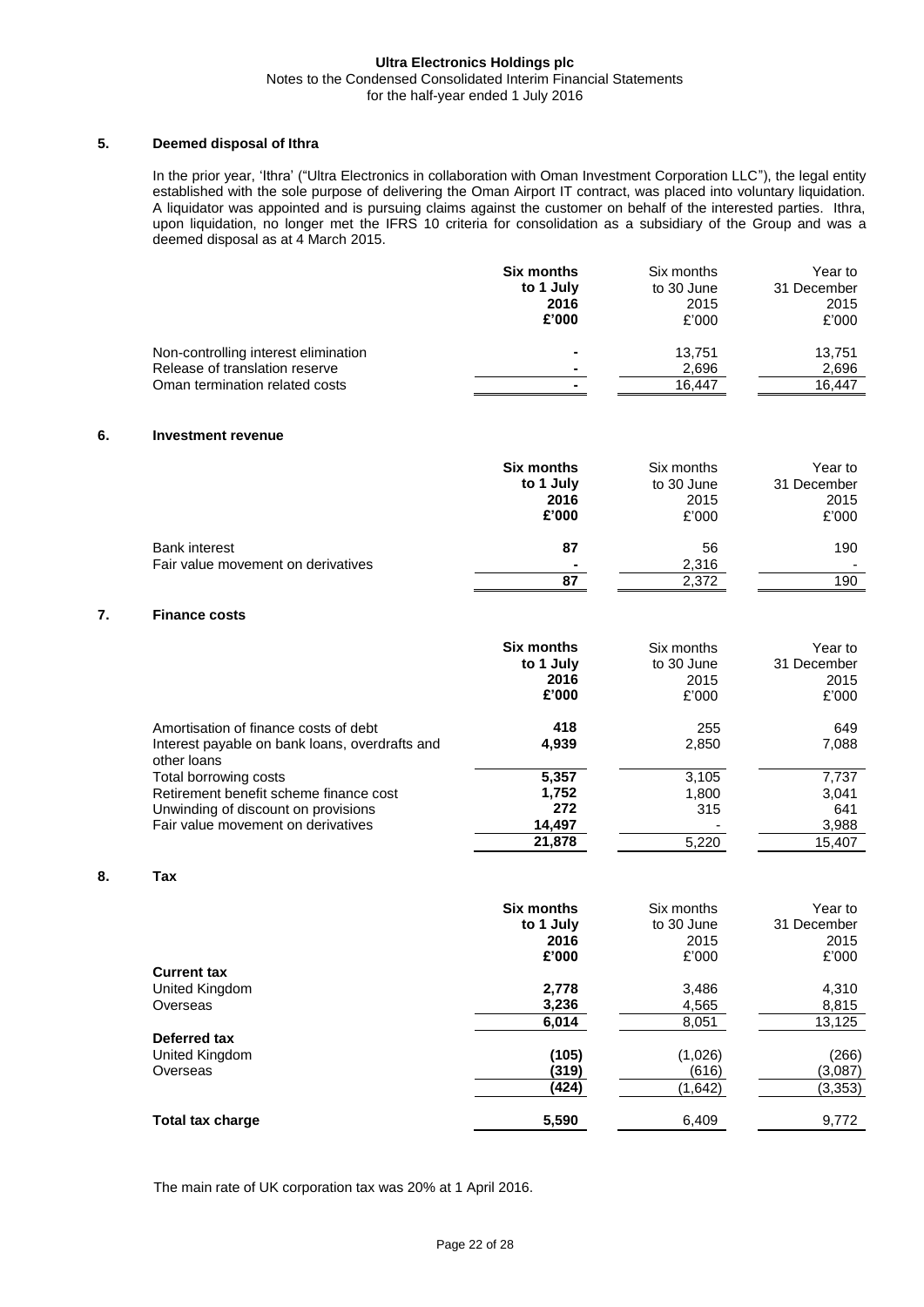Notes to the Condensed Consolidated Interim Financial Statements

### for the half-year ended 1 July 2016

#### **9. Ordinary dividends**

|                                                                                                   | <b>Six months</b><br>to 1 July<br>2016<br>£'000 | Six months<br>to 30 June<br>2015<br>£'000 |
|---------------------------------------------------------------------------------------------------|-------------------------------------------------|-------------------------------------------|
| Final dividend for the year ended 31 December 2015 of 32.3p (2014:<br>31.3p) per share            | 22,631                                          | 21,695                                    |
| Proposed interim dividend for the year ended 31 December 2016 of<br>14.2p (2015: 13.8p) per share | 9,951                                           | 9,637                                     |

The interim 2016 dividend of 14.2p pence per share will be paid on 23 September 2016 to shareholders on the register at 2 September 2016. It was approved by the Board after 1 July 2016 and has not been included as a liability at 1 July 2016.

#### **10. Earnings per share**

|                                | <b>Six months</b> | Six months | Year to     |
|--------------------------------|-------------------|------------|-------------|
|                                | to 1 July         | to 30 June | 31 December |
|                                | 2016              | 2015       | 2015        |
|                                | <b>Pence</b>      | Pence      | Pence       |
| From continuing operations     |                   |            |             |
| Basic underlying (see below)   | 58.1              | 52.2       | 123.9       |
| Diluted underlying (see below) | 58.1              | 52.2       | 123.8       |
| Basic                          | 38.4              | 11.9       | 35.7        |
| <b>Diluted</b>                 | 38.3              | 11.9       | 35.6        |

The calculation of the basic, underlying and diluted earnings per share is based on the following data:

|                                                    | <b>Six months</b> | Six months | Year to     |
|----------------------------------------------------|-------------------|------------|-------------|
|                                                    | To 1 July         | to 30 June | 31 December |
|                                                    | 2016              | 2015       | 2015        |
|                                                    | £'000             | £'000      | £'000       |
| <b>Earnings</b>                                    |                   |            |             |
| Earnings for the purposes of earnings per share    |                   |            |             |
| being profit for the period                        | 26,962            | 8,341      | 24,989      |
|                                                    |                   |            |             |
| <b>Underlying earnings</b>                         |                   |            |             |
| Profit for the period                              | 26,962            | 8,341      | 24,989      |
| Loss/(profit) on fair value movements on           |                   |            |             |
| derivatives (net of tax)                           | 11,597            | (1,853)    | 3,180       |
| Amortisation of intangibles arising on acquisition |                   |            |             |
| (net of tax)                                       | 10,370            | 9,848      | 21,195      |
| Unwinding of discount on provisions                | 218               | 251        | 641         |
| Acquisition and disposal related costs net of      |                   |            |             |
| contingent consideration (net of tax)              | 774               | 2,086      | 8,403       |
| Net interest charge on defined benefit pensions    |                   |            |             |
| (net of tax)                                       | 1,437             | 1,436      | 2,425       |
| Retirement benefit scheme curtailment gain (net of |                   |            |             |
| tax)                                               | (12, 710)         |            |             |
| Impairment charges (net of tax)                    |                   |            | 6,270       |
| S3 programme (net of tax)                          | 2,222             |            | 3,281       |
|                                                    |                   |            |             |
| Deemed disposal of Ithra (net of tax)              |                   | 16,447     | 16,447      |
| Earnings for the purposes of underlying earnings   |                   |            |             |
| per share                                          | 40,870            | 36,556     | 86,831      |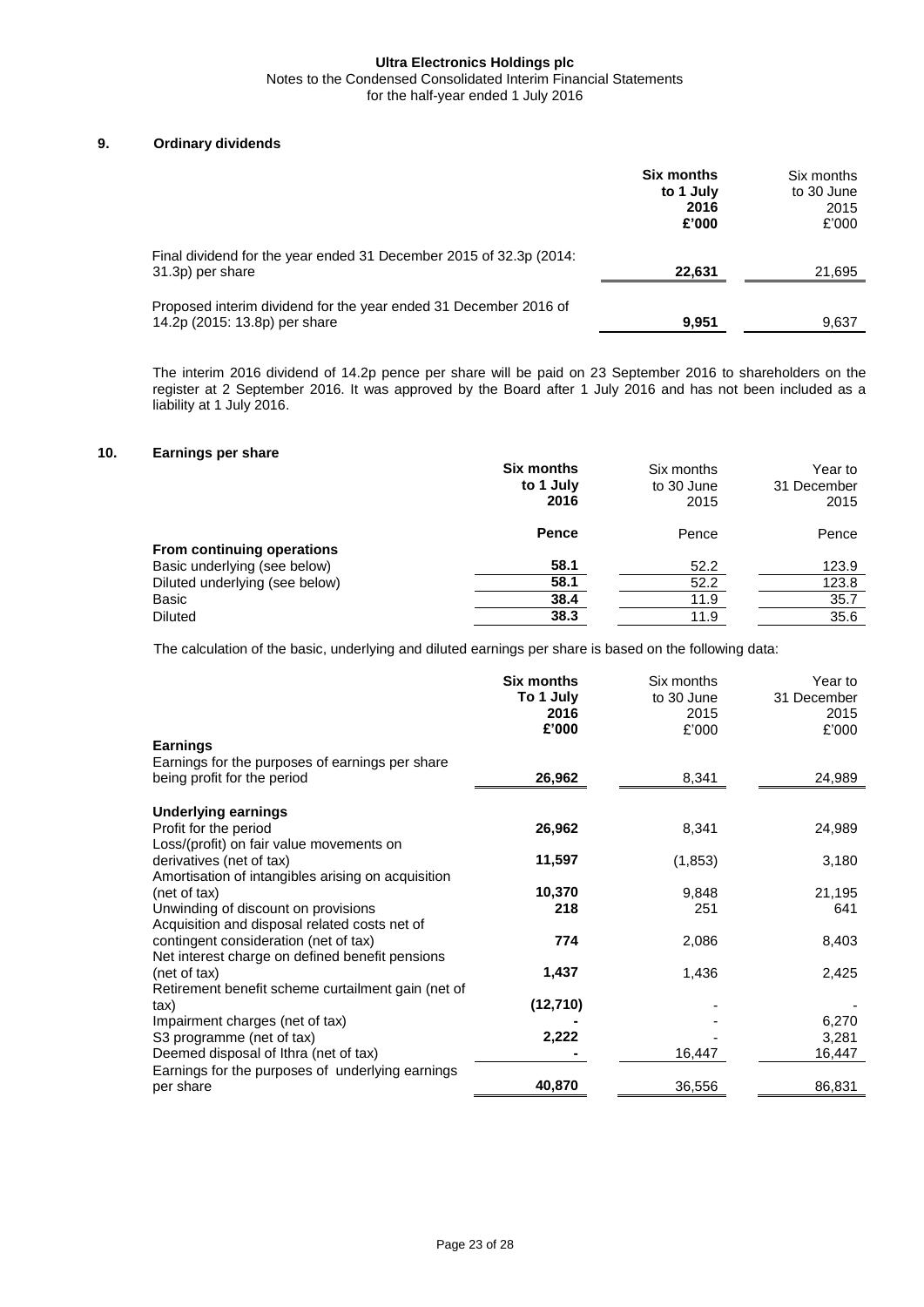Notes to the Condensed Consolidated Interim Financial Statements

for the half-year ended 1 July 2016

#### **10. Earnings per share (continued)**

The weighted average number of shares is given below:

|                                                                                                                            | <b>Six months</b><br>to 1 July<br>2016          | Six months<br>to 30 June<br>2015          | Year to<br>31 December<br>2015          |
|----------------------------------------------------------------------------------------------------------------------------|-------------------------------------------------|-------------------------------------------|-----------------------------------------|
| Number of shares used for basic earnings per<br>share                                                                      | 70,300,621                                      | 69,979,021                                | 70,056,025                              |
| Effect of dilutive potential ordinary shares – share<br>options                                                            | 66,653                                          | 93,858                                    | 89,021                                  |
| Number of shares used for fully diluted<br>earnings per share                                                              | 70,367,274                                      | 70,072,879                                | 70,145,046                              |
|                                                                                                                            | <b>Six months</b><br>to 1 July<br>2016<br>£'000 | Six months<br>to 30 June<br>2015<br>£'000 | Year to<br>31 December<br>2015<br>£'000 |
| Underlying profit before tax<br>Taxation charge on underlying profit<br>Underlying profit after tax attributable to equity | 52,398<br>(11,528)                              | 47.351<br>(10,795)                        | 112,425<br>(25,594)                     |
| shareholders<br>Tax rate applied for the purposes of underlying                                                            | 40,870                                          | 36,556                                    | 86,831                                  |
| earnings per share                                                                                                         | 22.0%                                           | 22.8%                                     | 22.77%                                  |

### **11. Property, plant and equipment**

During the period, the Group spent £2.0m on the acquisition of property, plant and equipment. The Group did not make any significant disposals during the period.

### **12. Trade and other receivables**

| Non-current                                              | At 1 July<br>2016<br>£'000 | At 30 June<br>2015<br>£'000 | At 31<br>December<br>2015<br>£'000 |
|----------------------------------------------------------|----------------------------|-----------------------------|------------------------------------|
| Trade receivables<br>Amounts due from contract customers | $\blacksquare$<br>15,987   | 147<br>12,941               | 15,239                             |
|                                                          | 15,987                     | 13,088                      | 15,239                             |

| <b>Current</b>                      |           |            | At 31    |
|-------------------------------------|-----------|------------|----------|
|                                     | At 1 July | At 30 June | December |
|                                     | 2016      | 2015       | 2015     |
|                                     | £'000     | £'000      | £'000    |
| Trade receivables                   | 83,439    | 66.779     | 93,016   |
| Provisions against receivables      | (1, 181)  | (1,440)    | (959)    |
| Net trade receivables               | 82,258    | 65,339     | 92,057   |
| Amounts due from contract customers | 83,947    | 71.919     | 81,617   |
| Prepayments and other receivables   | 31,739    | 22,846     | 23,713   |
|                                     | 197,944   | 160,104    | 197,387  |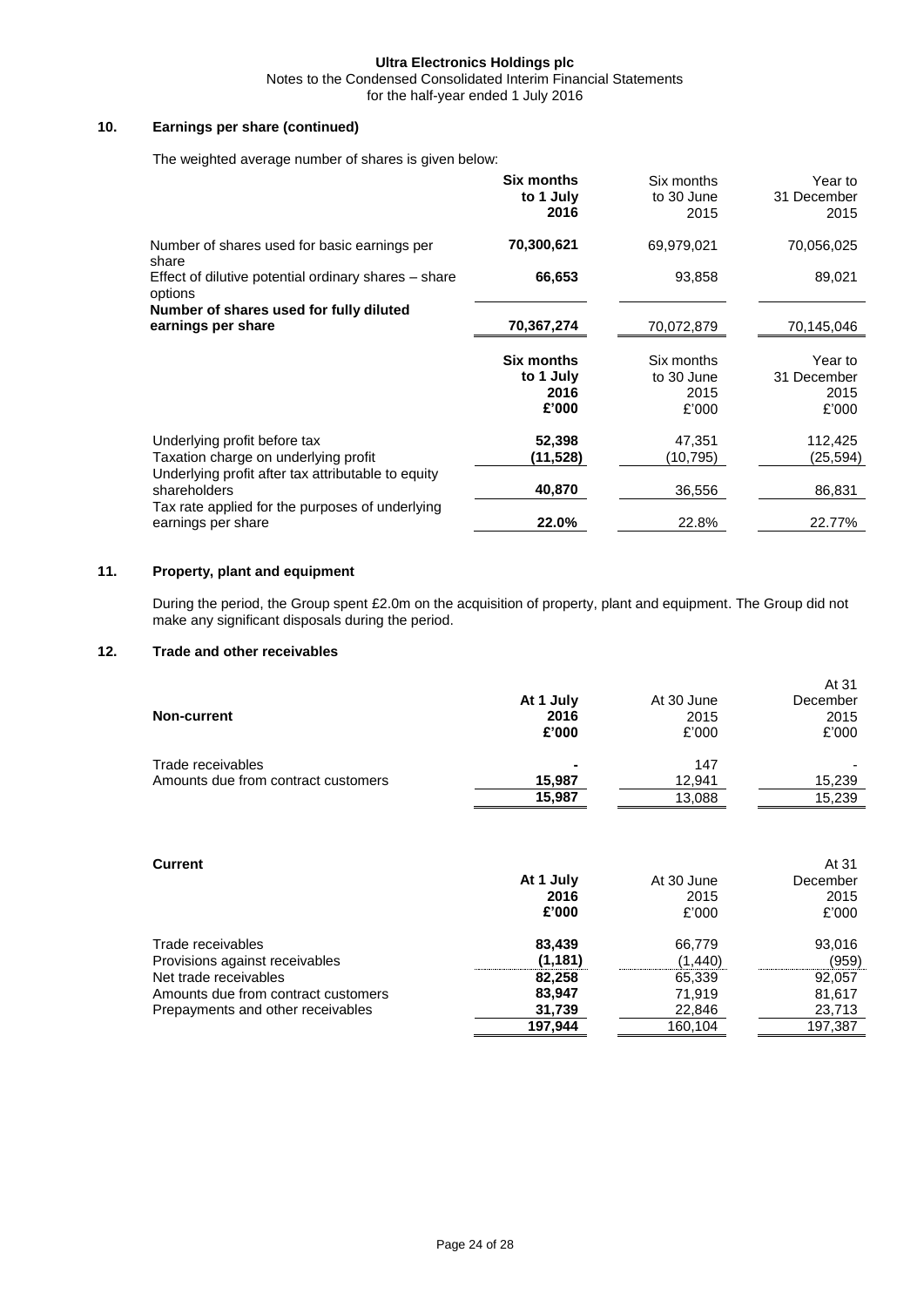#### **Ultra Electronics Holdings plc** Notes to the Condensed Consolidated Interim Financial Statements

for the half-year ended 1 July 2016

#### **13. Trade and other payables**

|                                              |           |            | At 31    |
|----------------------------------------------|-----------|------------|----------|
|                                              | At 1 July | At 30 June | December |
|                                              | 2016      | 2015       | 2015     |
|                                              | £'000     | £'000      | £'000    |
| Amounts included in current liabilities:     |           |            |          |
| Trade payables                               | 59,541    | 67.615     | 70,701   |
| Amounts due to contract customers            | 54,325    | 65,930     | 58,104   |
| Other payables                               | 61,981    | 51,158     | 71,137   |
|                                              | 175,847   | 184,703    | 199,942  |
| Amounts included in non-current liabilities: |           |            |          |
| Amounts due to contract customers            | 918       | 844        | 1,625    |
| Other payables                               | 6,816     | 5,745      | 5,371    |
|                                              | 7,734     | 6,589      | 6.996    |

#### **14. Provisions**

|                                     | Warranty<br>£'000 | Contractual<br>£'000 | Total<br>£'000 |
|-------------------------------------|-------------------|----------------------|----------------|
| At 30 June 2015                     | 4,371             | 24.199               | 28,570         |
| At 31 December 2015                 | 3,785             | 25,503               | 29,288         |
| At 1 July 2016                      | 3,678             | 18,132               | 21,810         |
| Included in current liabilities     | 1,783             | 14,646               | 16,429         |
| Included in non-current liabilities | 1,895             | 3,486                | 5,381          |
|                                     | 3,678             | 18,132               | 21,810         |

Warranty provisions are based on an assessment of future claims with reference to past experience. Such costs are generally incurred within two years after delivery. Contract related provisions will be utilised over the period as stated in the contract to which the specific provision relates. Contract related provisions also include contingent consideration and dilapidation costs. Dilapidations will be payable at the end of the contracted life which is up to fifteen years. Contingent consideration is payable when earnings targets are met: £1,598,000 of provision was utilised in the period when the final Forensic Technology earn-out target was met. As at 1 July 2016 the contingent consideration provision is £2,433,000 (December 2015: £3,428,000), payment of which is contingent on earnings targets for the 3 Phoenix acquisition through until December 2016, and for contingent payments relating to the ICE WheelTug certification.

#### **15. Share capital**

29,107 shares, with a nominal value of £1,455 have been allotted in the first six months of 2016 under the terms of the Group's various share option schemes. The aggregate consideration received by the Company was £451,369.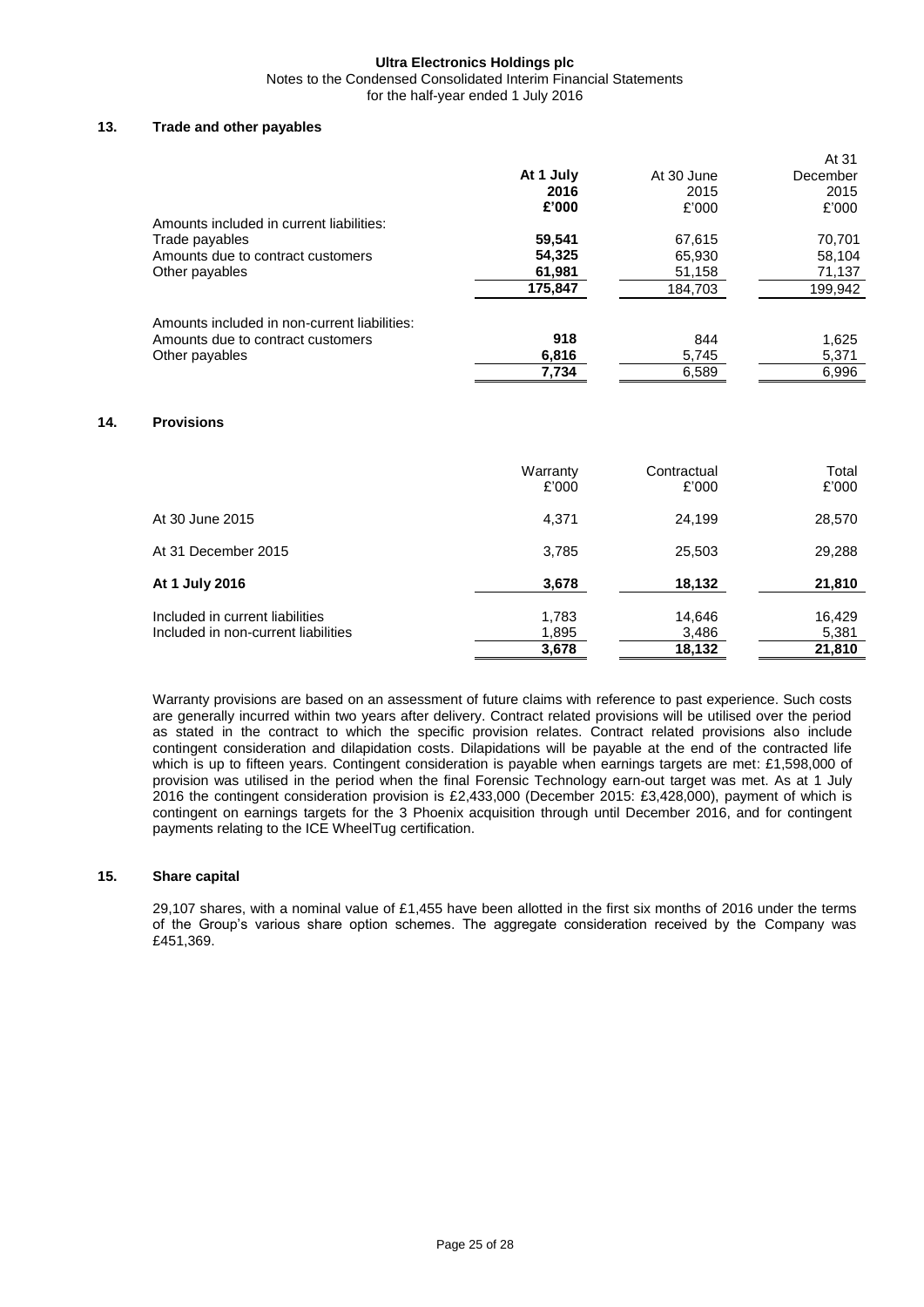Notes to the Condensed Consolidated Interim Financial Statements

for the half-year ended 1 July 2016

#### **16. Cash flow information**

|                                                  | <b>Six months</b> | Six months   | Year to     |
|--------------------------------------------------|-------------------|--------------|-------------|
|                                                  | to 1 July         | to 30 June   | 31 December |
|                                                  | 2016              | 2015         | 2015        |
|                                                  |                   | *as restated |             |
|                                                  | £'000             | £'000        | £'000       |
| <b>Operating profit</b>                          | 38,843            | 34,045       | 66,425      |
| Adjustments for:                                 |                   |              |             |
| Depreciation of property, plant and equipment    | 5,735             | 4,938        | 10,959      |
| Amortisation of intangible assets                | 17,115            | 15,560       | 34,627      |
| Impairment charges                               |                   |              | 8,462       |
| Cost of equity-settled employee share schemes    | 129               | 1,065        | 967         |
| Adjustment for pension funding                   | (4,222)           | (3,814)      | (8,015)     |
| Loss/(profit) on disposal of property, plant and | 34                | 12           | (559)       |
| equipment                                        |                   |              |             |
| Share of loss of associate                       |                   | 200          | 581         |
| Decrease in provisions                           | (7, 370)          | (2,376)      | (2,073)     |
| Operating cash flow before movements in          |                   |              |             |
| working capital                                  | 50,264            | 49,630       | 111,374     |
| (Increase)/decrease in inventories               | (2, 346)          | (3,866)      | 6,607       |
| Decrease/(increase) in receivables               | 11,387            | 19,768       | (2, 261)    |
| Decrease in payables                             | (28,562)          | (46,381)     | (44, 381)   |
| Cash generated by operations                     | 30,743            | 19,151       | 71,339      |
|                                                  |                   |              |             |
| Income taxes paid                                | (3, 428)          | (8, 181)     | (17, 252)   |
| Interest paid                                    | (5, 118)          | (3,074)      | (6,309)     |
| Net cash inflow from operating activities        | 22,197            | 7,896        | 47,778      |

#### **Reconciliation of net movement in cash and cash equivalents to movement in net debt**

|                                                                 | <b>Six months</b><br>to 1 July<br>2016 | Six months<br>to 30 June<br>2015 | Year to<br>31 December<br>2015 |
|-----------------------------------------------------------------|----------------------------------------|----------------------------------|--------------------------------|
|                                                                 | £'000                                  | £'000                            | £'000                          |
| Net (decrease)/increase in cash and cash<br>equivalents         | (10, 187)                              | 2,513                            | 5,916                          |
| Cash outflow/(inflow) from decrease/(increase) in               | 2,368                                  |                                  |                                |
| debt and finance leasing                                        |                                        | (21, 869)                        | (157,054)                      |
| Change in net debt arising from cash flows                      | (7, 819)                               | (19, 356)                        | (151,138)                      |
| Loan syndication costs<br>Amortisation of finance costs of debt | (418)                                  | (255)                            | 1,347<br>(649)                 |
| Other non-cash movements                                        |                                        |                                  | (872)                          |
| <b>Translation differences</b>                                  | (21, 578)                              | (810)                            | (14, 765)                      |
| Movement in net debt in the period                              | (29, 815)                              |                                  |                                |
|                                                                 | (295,572)                              | (20, 421)                        | (166,077)                      |
| Net debt at start of period                                     |                                        | (129,495)                        | (129, 495)                     |
| Net debt at end of period                                       | (325, 387)                             | (149,916)                        | (295,572)                      |
| Net debt comprised the following:                               |                                        |                                  |                                |
|                                                                 |                                        |                                  | At 31                          |
|                                                                 | At 1 July                              | At 30 June                       | December                       |
|                                                                 | 2016                                   | 2015                             | 2015                           |
|                                                                 | £'000                                  | £'000                            | £'000                          |
| Cash and cash equivalents                                       | 39,780                                 | 41,881                           | 45,474                         |
| <b>Borrowings</b>                                               | (365,167)                              | (191,797)                        | (341,046)                      |
|                                                                 | (325,387)                              | (149,916)                        | (295,572)                      |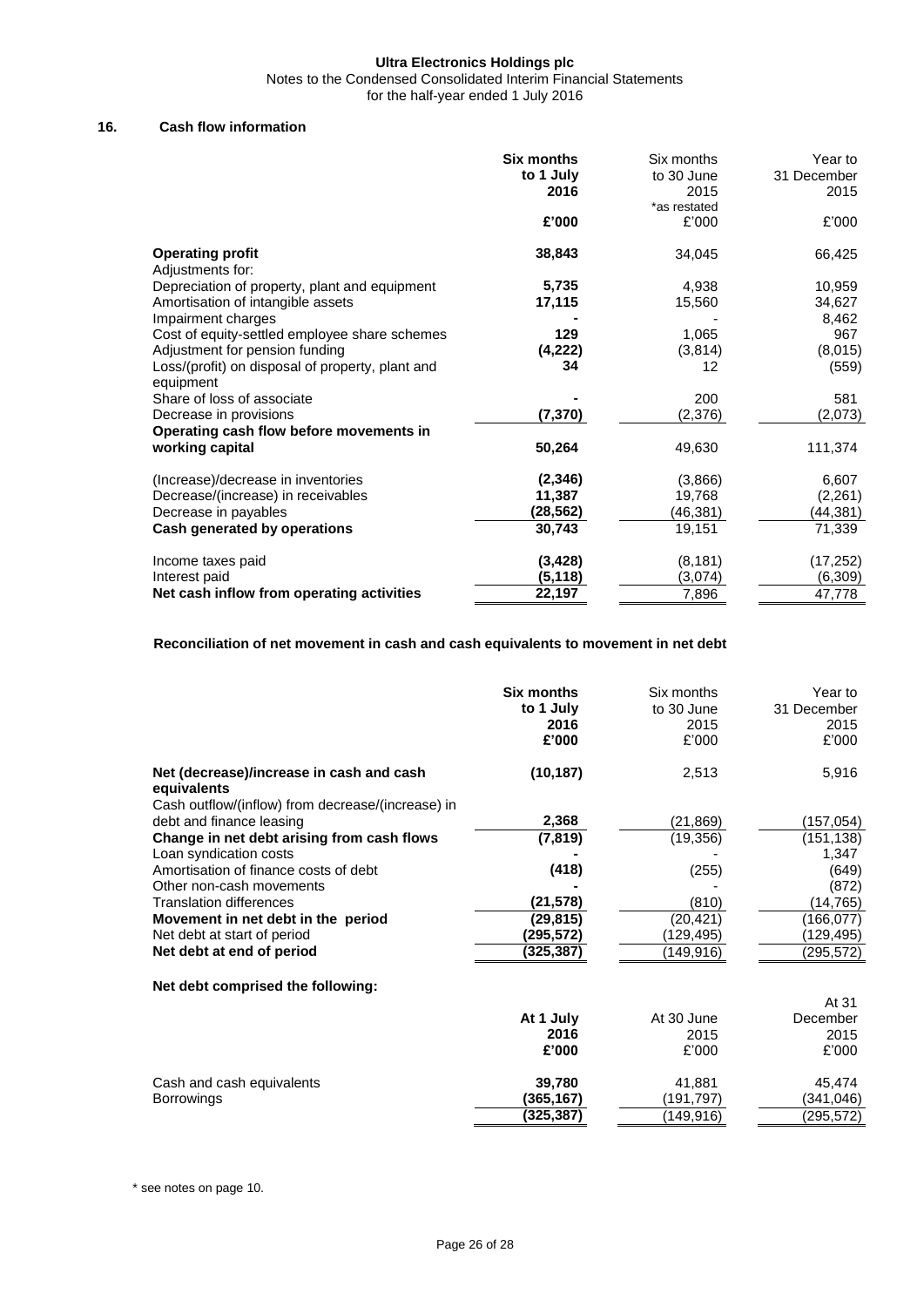#### **17. Going Concern**

After making due enquiries, and in accordance with the FRC's "Guidance on Risk Management, Internal Control and Related Financial and Business Reporting", the Directors' view is that the Group has adequate resources to continue in operational existence for the foreseeable future, a period of not less than 12 months from the date of this report. Accordingly, they continue to adopt the going concern basis in preparing these condensed consolidated half year financial statements.

#### **18. Financial Instruments**

Exposure to currency risks arises in the normal course of the Group's business. Derivative financial instruments are used to hedge exposure to all significant fluctuations in foreign exchange rates. All of the Group's financial instruments have been assessed as Level 2 and comprise foreign exchange forward contracts.

The directors consider that the carrying amount of all financial assets and liabilities approximates to their fair value.

Fair value measurements as at 1 July 2016 are set out in the table below. These forward exchange contracts have been fair valued using forward exchange rates that are quoted in an active market.

 $A + 24$ 

|                              |           |            | AU JI    |
|------------------------------|-----------|------------|----------|
|                              | At 1 July | At 30 June | December |
|                              | 2016      | 2015       | 2015     |
|                              | £'000     | £'000      | £'000    |
| Financial assets:            |           |            |          |
| Derivatives used for hedging | 302       | 4,618      | 1,347    |
| Total                        | 302       | 4.618      | 1,347    |
| Financial liabilities:       |           |            |          |
| Derivatives used for hedging | (20, 357) | (3,058)    | (6,091)  |
| Total                        | (20,357)  | (3,058)    | (6,091)  |
|                              |           |            |          |

#### **19. Assets classified as held for sale**

On 27 May 2016 the Group announced the disposal of its non-core global ID business to private equity firm LDC for initial cash consideration of £22m. Additional payments of up to £3m will be made subject to earnings growth over the next two years. As at 1 July 2016 the disposal had not completed, consequently no disposal accounting disclosures are included in this set of interim financial statements.

#### **20. Retirement benefits**

The UK defined benefit scheme closed to future benefit accrual from 5 April 2016 following a consultation process with members. The initial actuarial assessment has determined a one-off curtailment gain of £15,500,000 which has been credited to the income statement. As set out in notes 4 & 21, this one-off curtailment gain is treated as a non-underlying item. Consistent with the Group's previous interim announcements, a full actuarial re-assessment has not been conducted at 1 July 2016.

#### **21. Other matters**

#### **Seasonality**

The Group's financial results have not historically been subject to significant seasonal trends.

#### **Related party transactions**

At 1 July 2016, a loan of £nil (30 June 2015: £2,409,000) was due from Al Shaheen Adventure LLC (ASA), the Group's former 49% equity accounted investment. The Group reached an agreement to transfer the whole of its 49% equity interest in ASA to Emirates Advanced Investments Group on 30 December 2015.

There were no other significant related party transactions, other than the remuneration of key management personnel during the period.